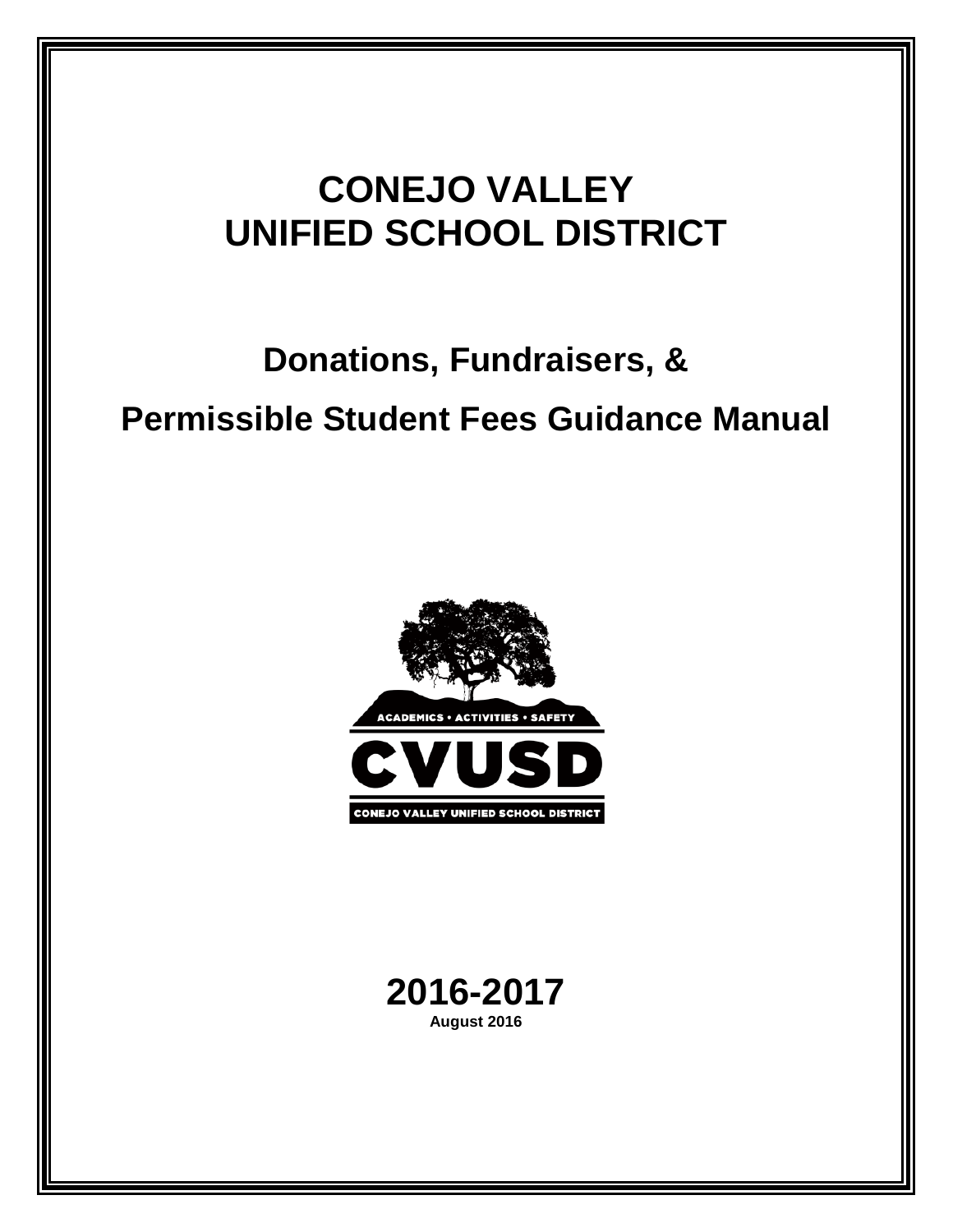

# **Table of Contents**

| Student Fees FAQs (Frequently Asked Questions)11-15                   |  |
|-----------------------------------------------------------------------|--|
|                                                                       |  |
|                                                                       |  |
| <b>Monitoring Student Fees, Donations, and Fundraising Guidelines</b> |  |
| Booster Organization Reauthorization form (sample)20-21               |  |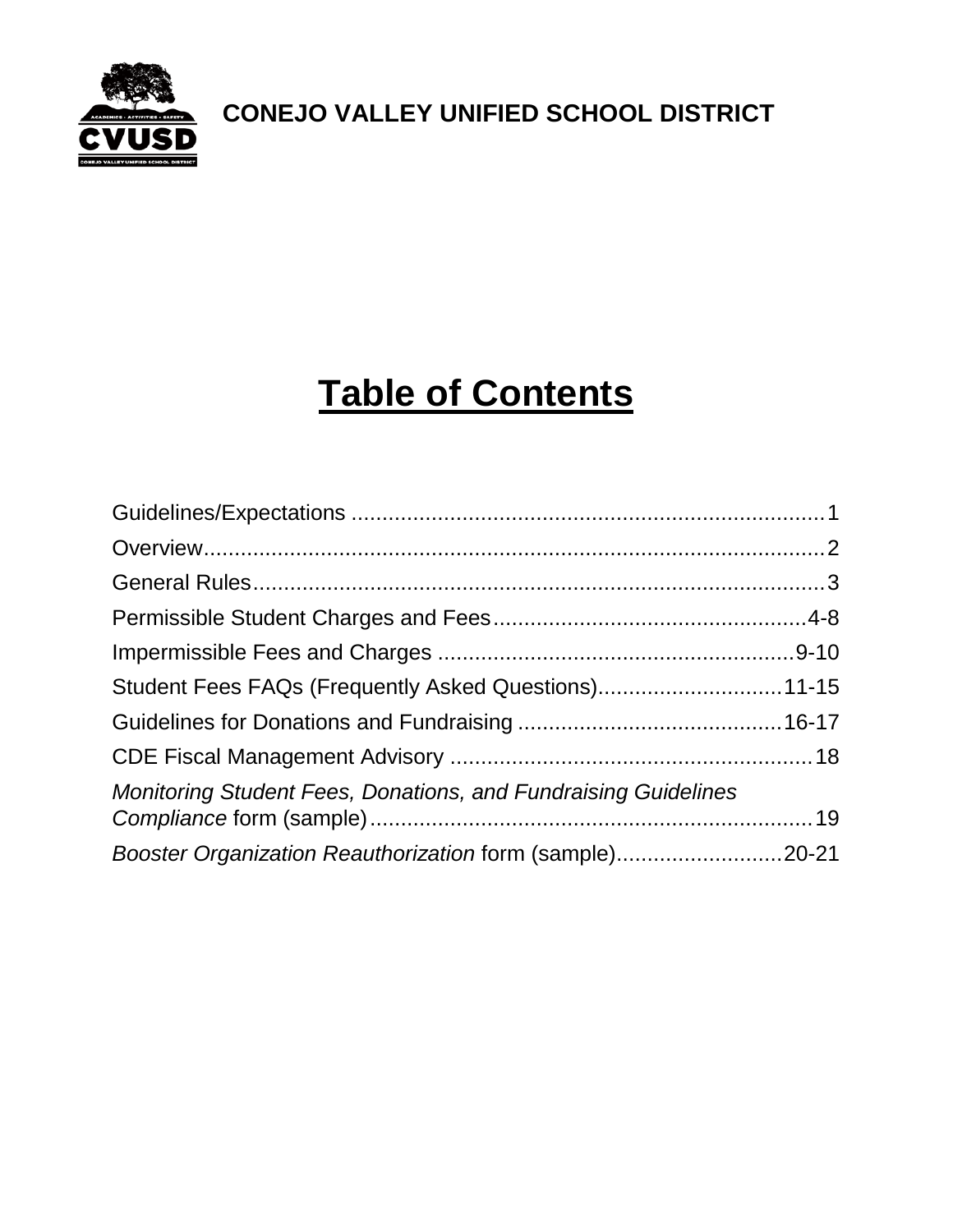

### **Guidelines/Expectations**

- **1. All school Principals (K-12) will annually review (at the beginning of each school year) the information contained in this handbook with their administrative staff, teachers, athletic coaches and advisors.**
- **2. All High School Principals will review the information contained in this booklet with their Assistant Principals of Athletics, Assistant Principals of Activities and the Athletic Coordinators.**
- **3. All High School Principals will confirm and sign the "Annual Monitoring Student Fees, Donations, and Fundraising Guidelines Compliance" form (sample, p. 19) by the third week in September each school year.**
- **4. All Assistant Principals of Athletics, Assistant Principals of Activities and Athletic Coordinators are required to review the information contained in this handbook with the Presidents and Treasurers of the booster clubs that are operated in conjunction with athletics/activities at their school sites.**
- **5. All High School Principals, Assistant Principals of Athletics and Assistant Principals of Activities are required to monitor compliance of AB 1575 on a regular basis throughout the school year.**
- **6. Any issues/concerns or questions regarding AB 1575 compliance are to be reported directly to the principal, specific booster club president and head athletic coach or advisor of the student activity.**
- **7. If the issues/concerns are not resolved in an expedient manner, the school principal is expected to contact the Director of Secondary Education or Director of Elementary Education immediately to bring resolution to the issue/concern.**
- **8. All Middle School Principals/Co-Administrators and all Elementary School Principals will meet with their Booster Club/Parent Support Group Presidents and Treasurers to ensure compliance with AB 1575.**
- **9. Presidents and Treasurers of Booster Clubs will certify compliance training via signature on "Booster Organization Reauthorization" form (sample pp. 20-21).**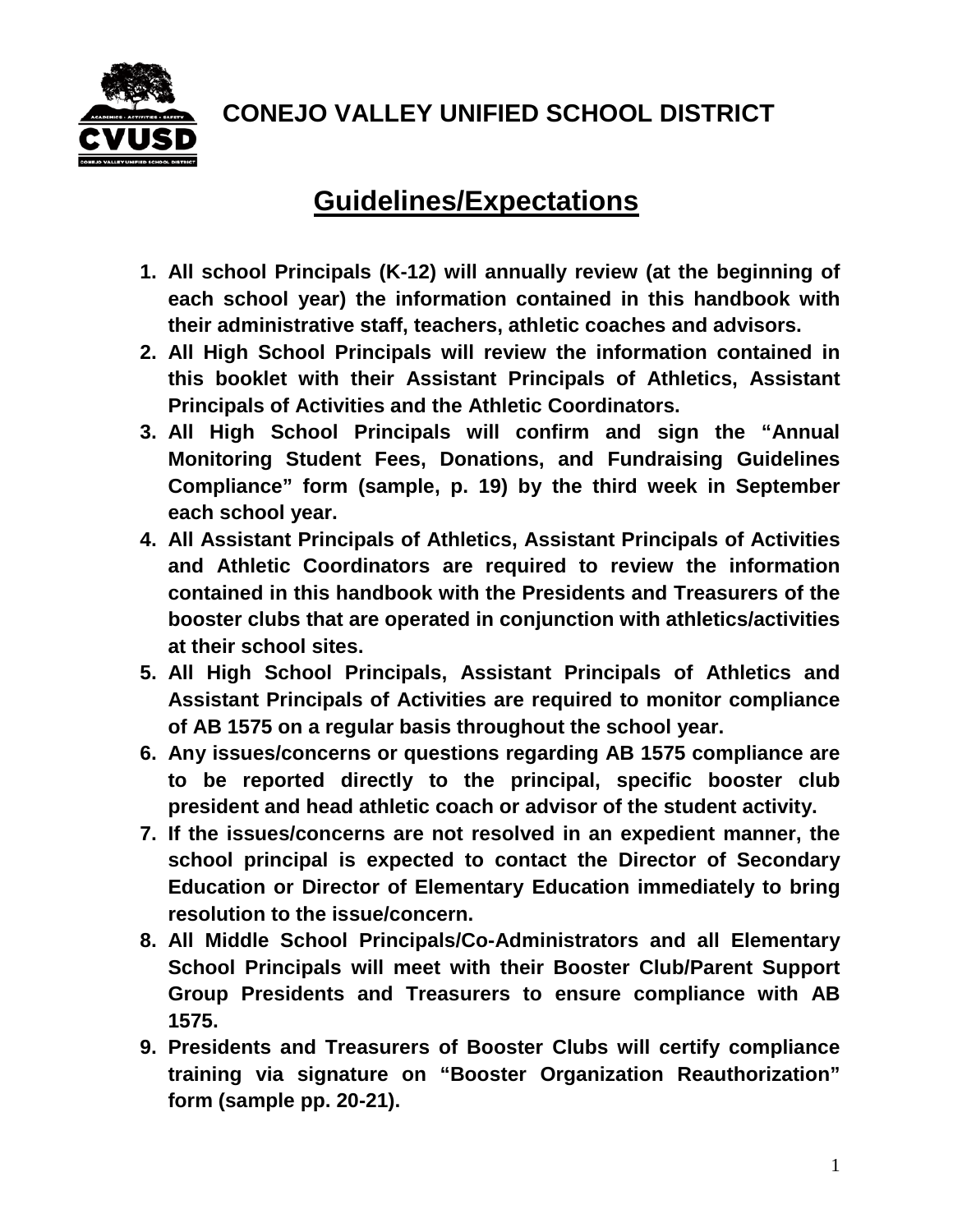

### **Overview**

Under the California Constitution, *the free school guarantee prohibits charging students any fee, charge, or deposit for curricular, extracurricular, credit, or non-credit activities that are part of the District or a school site educational program.*

#### *There are, however, specific statutes in the Education Code and other laws which identify definite circumstances when fees and charges are permissible. Those specific situations are included in this document.*

Nothing in the law prohibits the solicitation of voluntary donations, contributions, and fundraising by students and their families to support District and school site programs, so long as monetary donations, contributions, and fundraising activities are NOT made mandatory for students and their families and there are no conditions placed upon the donation.

Charges by private businesses to students for services that are not integral parts of the District or a school site's educational program are permissible, even if facilitated by the District or school site (e.g., school pictures or sports pictures).

To help our families and community understand how they can best support the programs their children are participating in, clear communication of both permissible and impermissible fees is critical. *The district's expectation is that all booster/parent support groups (K-12) have been provided this information annually and are operating in compliance with AB 1575. Should you have questions regarding student fees, charges, donations, or fundraisers, contact your site principal, the Office of Secondary Education at (805) 497-9511 x210, or the Office of Elementary Education x241.*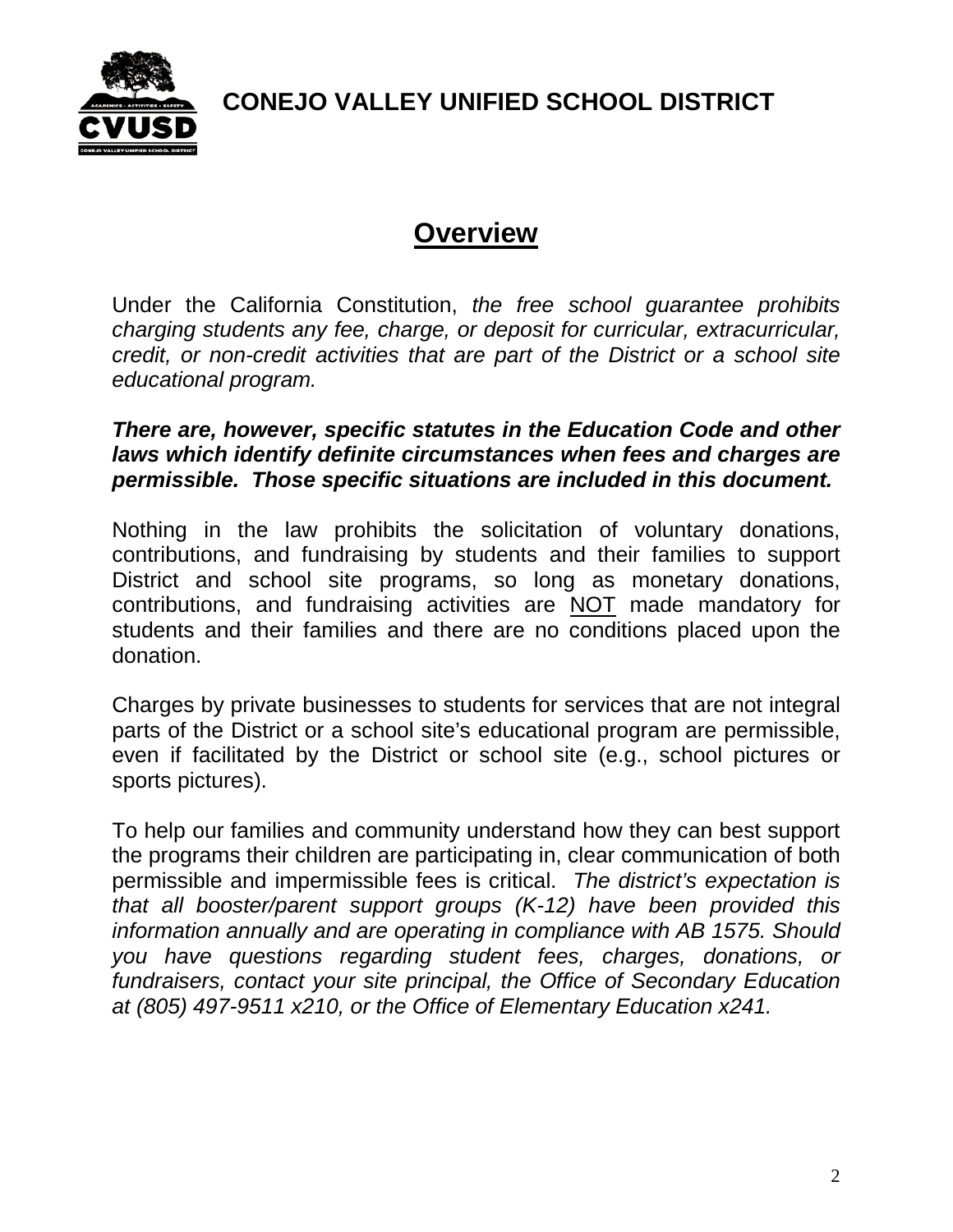

### **General Rules**

| <b>Rule</b>                                                                                                                                                                                                                                                                                                                                                                                                                                                            | <b>Authority</b>                                                                                                          |
|------------------------------------------------------------------------------------------------------------------------------------------------------------------------------------------------------------------------------------------------------------------------------------------------------------------------------------------------------------------------------------------------------------------------------------------------------------------------|---------------------------------------------------------------------------------------------------------------------------|
| The free school guarantee under the<br>California Constitution prohibits charging<br>students any fee, charge or deposit for<br>curricular, extra-curricular, credit, or non-<br>credit activities that are part of the<br>District's or a school site's educational                                                                                                                                                                                                   | California Constitution, Article IX § 5<br>Hartzell v. Connell (1984) 35 Cal.3d 899<br>Cal. Code Regs., Title. 5, § 350   |
| program<br>Fees and charges are permissible where<br>specifically provided for by California law.                                                                                                                                                                                                                                                                                                                                                                      | Cal. Code Regs., Title. 5, § 350                                                                                          |
| Voluntary donations, contributions, and<br>fundraising by students and their families<br>to support District and school site<br>programs are always permissible, so long<br>as donations, contributions, and<br>fundraising activities are not made<br>mandatory for students and their families.<br><b>Exception:</b> In certain instances, a<br>student may be required to<br>attend/participate in a fundraising event<br>or activity to support a team or program, | Ed. Code, §§ 41032, 41037<br>Ed. Code, § 35160 et seq.<br>Ed. Code, §§ 51520, 51521<br>81 Ops. Cal. Atty. Gen. 153 (1998) |
| such as to attend a spaghetti feed or car<br>wash to support an athletic team or<br>program on which the student<br>participates, as long as such participation<br>does not require or obligate a student or<br>family to make a monetary contribution to<br>the program, and merely requires the<br>student to participate in a team event<br>such as practice.                                                                                                       |                                                                                                                           |
| Charges by private businesses to<br>students for services that are not integral<br>parts of the District or school site's<br>educational program are permissible,<br>even if facilitated by the District or school<br>site (e.g., school pictures or sports<br>pictures).                                                                                                                                                                                              | California Constitution, Article IX, § 5<br>Hartzell v. Connell (1984) 35 Cal. 3d 899                                     |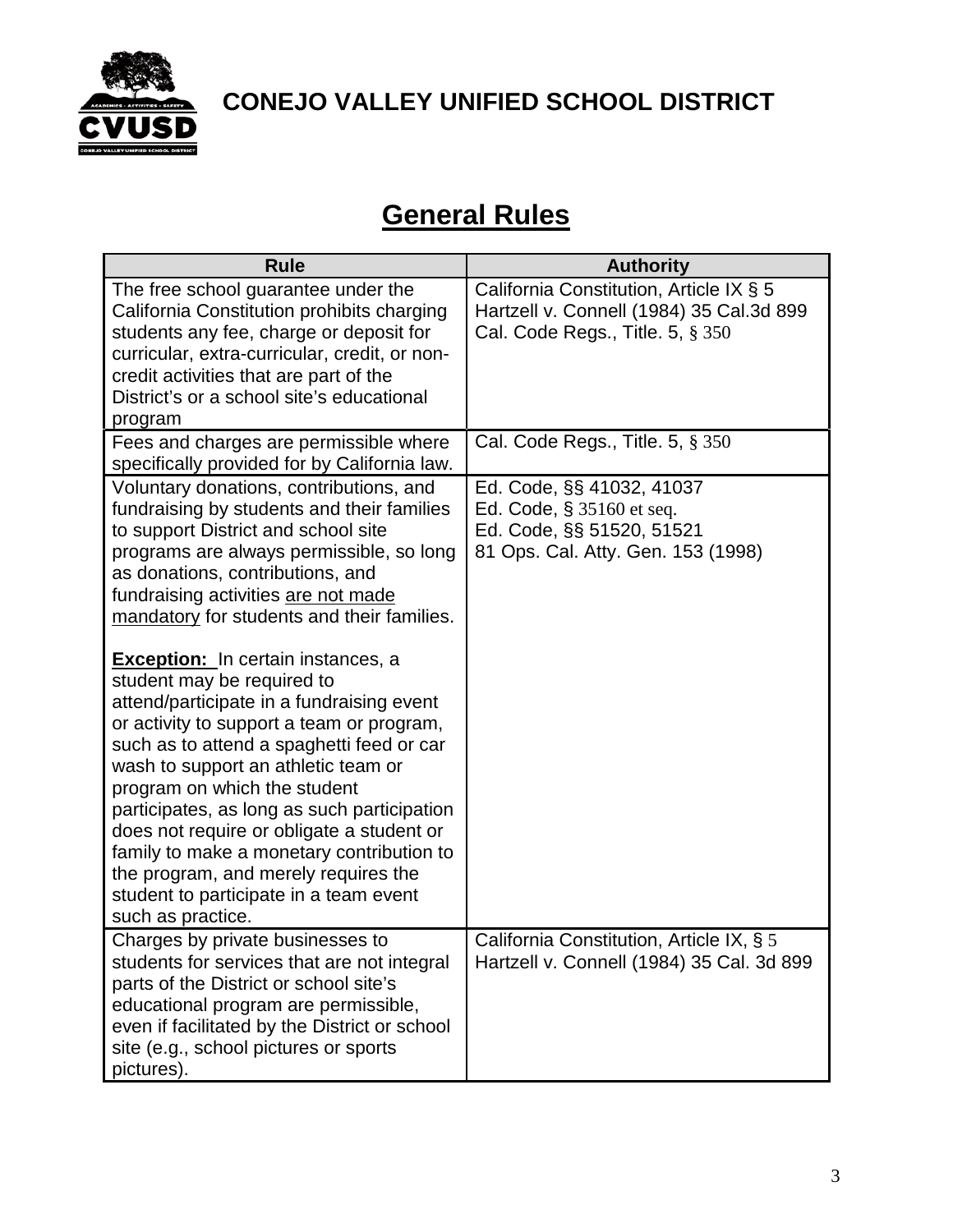

## **Permissible Student Charges and Fees**

| <b>Permissible Charge</b>                                                                           | <b>Authority</b>                                                                                                                                                                                                                                                                                                                                                                                                                                                                                                                                                                                       |
|-----------------------------------------------------------------------------------------------------|--------------------------------------------------------------------------------------------------------------------------------------------------------------------------------------------------------------------------------------------------------------------------------------------------------------------------------------------------------------------------------------------------------------------------------------------------------------------------------------------------------------------------------------------------------------------------------------------------------|
| <b>Direct Cost</b><br><b>Fabrication-Purchase Fees</b>                                              | Education Code § 17551<br>(Students may be charged a fabrication<br>purchase fee for the direct costs in purchasing a<br>project/property fabricated in a class such as a<br>bookcase in woodshop. The charge is limited to<br>the direct costs for the project. Absent purchase<br>of the project for its direct costs, the school site<br>may keep the project as its own personal<br>property. Distinct from a fabrication/purchase<br>fee for direct costs, up front general fees for<br>supplies are not permissible.)                                                                            |
| Charge for damaged school<br>property<br>or failure to return school property<br>on loan to student | Education Code $\S$ 48904, subd. (b)(1)<br>(Any school districtwhose real or personal<br>property has been willfully cut, defaced, or<br>otherwise injured, or whose property is loaned to<br>a pupil and willfully not returned upon demand of<br>an employee of the districtauthorized to make<br>the demand may, after affording the pupil his or<br>her due process rights, withhold the grades,<br>diploma, and transcripts of the pupil responsible<br>for the damage until the pupil or the pupil's<br>parent or guardian has paid for the damages<br>thereto, as provided in subdivision (a).) |
| <b>Outdoor School/Science Camp</b><br>Fees                                                          | Ed. Code, §§ 35335, 8760<br>(While the Education Code allows for this fee, it<br>cannot be mandatory, and a student cannot be<br>denied the opportunity to participate in science<br>camp for nonpayment of the fee.)                                                                                                                                                                                                                                                                                                                                                                                  |
| <b>Field Trip Fees</b>                                                                              | Ed. Code, § 35330<br>(Although the Education Code allows for the<br>charge of a fee for the direct costs for field trips,<br>students cannot be denied the opportunity to<br>participate in the field trip due to lack of<br>sufficient funds.)                                                                                                                                                                                                                                                                                                                                                        |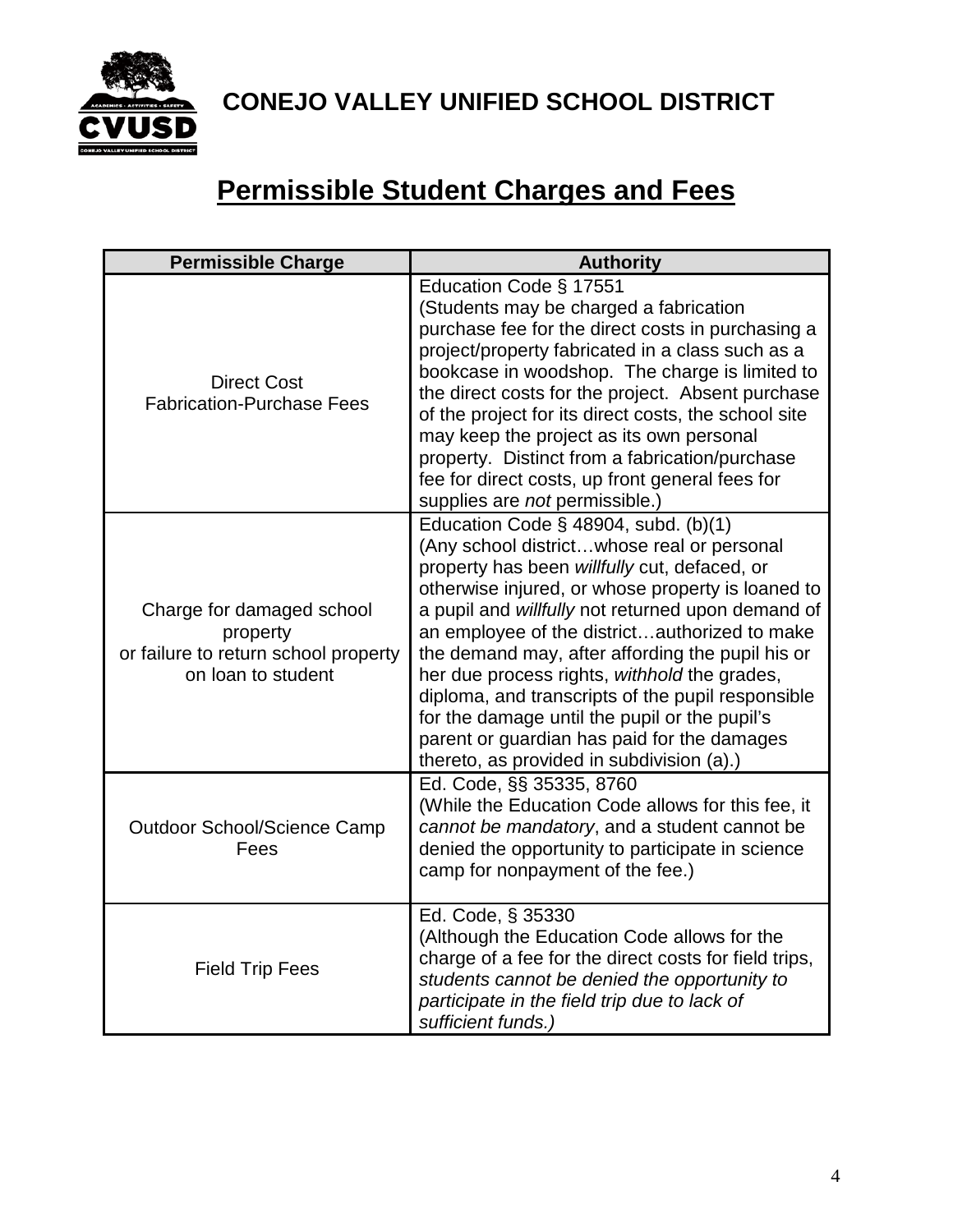

## **Permissible Student Charges and Fees (continued)**

| <b>Permissible Charge</b>                                                                                                                                                                | <b>Authority</b>                                                                                                                                                                                                                                                                                                                                                                                                                                                                                                                                                                                                                      |
|------------------------------------------------------------------------------------------------------------------------------------------------------------------------------------------|---------------------------------------------------------------------------------------------------------------------------------------------------------------------------------------------------------------------------------------------------------------------------------------------------------------------------------------------------------------------------------------------------------------------------------------------------------------------------------------------------------------------------------------------------------------------------------------------------------------------------------------|
| <b>Transportation Fees for</b><br>transporting students to and from<br>school, or between school and<br>occupational training courses.                                                   | In Arcadia Unified School District v. State Dept.<br>of Ed. (1992) 2 Cal. 4 <sup>th</sup> 251, the California<br>Supreme Court held that the free school<br>guarantee applies only to "educational activities"<br>and, as a result, transportation fees under<br>Education Code section 38907.5 were<br>permissible because riding a bus is not an<br>"educational activity."<br>(The fee shall be no greater than the statewide<br>average non-subsidized cost of providing this<br>transportation to a student on a publicly owned<br>or operated transit system, and no fee shall be<br>charged indigent or handicapped children.) |
| <b>Transportation Fees for</b><br>transporting students to and from<br>their places of employment during<br>the summer in connection with any<br>summer employment program for<br>youth. | Ed. Code, § 39837<br>("The governing board of any school district may<br>use and operate any bus owned or under lease<br>to the district for the transportation of pupils to<br>and from their places of employment during the<br>summer in connection with any summer<br>employment program for youth. The governing<br>board shall require the payment of a reasonable<br>charge for transportation so furnished")                                                                                                                                                                                                                  |
| <b>Parking Fees</b>                                                                                                                                                                      | Consistent with the ruling in Arcadia Unified<br>School District v. State Dept. of Ed. (1992) 2<br>Cal. 4 <sup>th</sup> 251, and transportation fees under<br>Education Code section 38907.5, Vehicle Code<br>section 21113 gives the District authority to limit<br>and impose conditions on parking on school<br>grounds, and parking on school grounds is not<br>an educational activity. Therefore, high schools<br>may impose a reasonable parking fee.                                                                                                                                                                          |
| Insurance for Athletic Team<br><b>Members</b>                                                                                                                                            | Ed. Code, § 32221<br>(If a member of the team is financially unable to<br>pay the cost of insurance, the District must<br>cover the cost.)                                                                                                                                                                                                                                                                                                                                                                                                                                                                                            |
| Insurance for Medical or Hospital<br>Service for students participating<br>in excursions and field trips                                                                                 | Ed. Code, §§ 35330, subd. (b)(1), 35331<br>(No student may be prevented from making the<br>excursion or field trip because of lack of<br>sufficient funds.)                                                                                                                                                                                                                                                                                                                                                                                                                                                                           |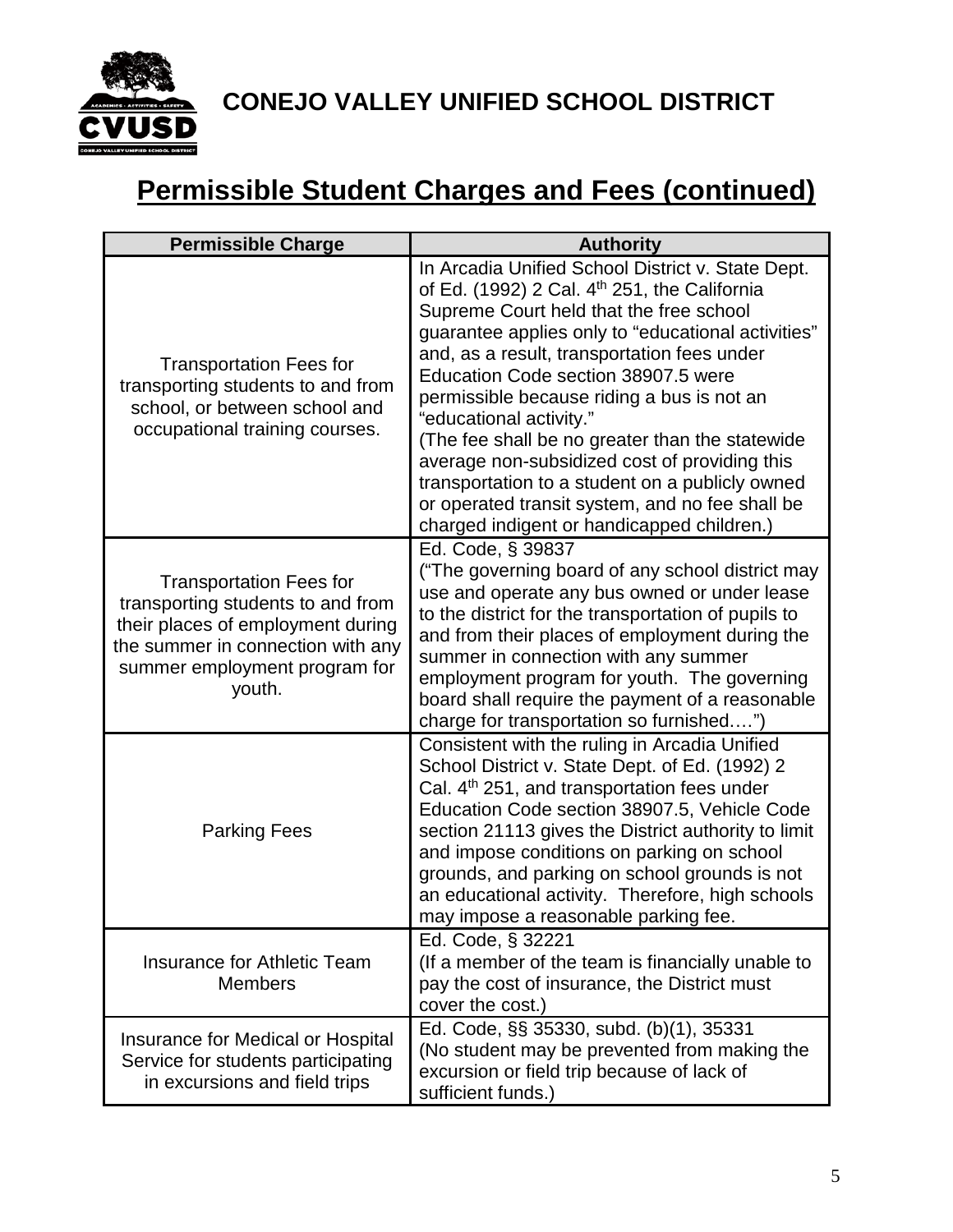

## **Permissible Student Charges and Fees (continued)**

| <b>Permissible Charge</b>                                                                                                                                    | <b>Authority</b>                                                                                                                                                                                                                               |
|--------------------------------------------------------------------------------------------------------------------------------------------------------------|------------------------------------------------------------------------------------------------------------------------------------------------------------------------------------------------------------------------------------------------|
| <b>Student Fingerprinting Program</b>                                                                                                                        | Ed. Code, § 32390<br>(The fee shall be calculated to reimburse the<br>District only for the actual costs of the<br>fingerprinting program.)                                                                                                    |
| Deposits for school band<br>instruments, music, uniforms, and<br>other regalia that the band<br>members take with them on<br>excursions to foreign countries | Ed. Code, § 38120<br>(As described below in Impermissible Fees,<br>such a fee or deposit is not permitted for band<br>instruments, music, uniforms, and other regalia<br>when not for the specific use on excursions to<br>foreign countries.) |
| <b>Fees for Community Service</b><br><b>Classes</b>                                                                                                          | Ed. Code, § 51815<br>(The fees may not exceed the cost of<br>maintaining such classes.)                                                                                                                                                        |
| <b>Eye Safety Devices</b>                                                                                                                                    | Ed. Code, § 32033<br>("eye protective devices may be sold to the<br>pupils and teachersat a price that shall not<br>exceed the actual cost of the eye protective<br>devices to the school or governing board.")                                |
| <b>Copies of Public Records</b>                                                                                                                              | Ed. Code, § 6253<br>(The charge is limited to the direct costs of<br>duplication.)                                                                                                                                                             |
| <b>School Curriculum Prospectus</b>                                                                                                                          | Ed. Code, § 49091.14<br>("When requested, the prospectus shall be<br>reproduced and made available. School officials<br>may charge for the prospectus an amount not to<br>exceed the cost of duplication."                                     |
| <b>Food Sold at School</b>                                                                                                                                   | Ed. Code, § 38084<br>(This is limited by and subject to free and<br>reduced price meal program eligibility and other<br>restrictions specified in law.)                                                                                        |
| Tuition for students whose parents<br>are actual and legal residents of<br>any adjacent state or adjacent<br>foreign country                                 | Ed. Code, §§ 48050, 48052, 52613<br>8 U.S.C. § 1184                                                                                                                                                                                            |
| <b>Childcare and Development</b><br><b>Services</b>                                                                                                          | Ed. Code, § 8263, subd. (g)(1)                                                                                                                                                                                                                 |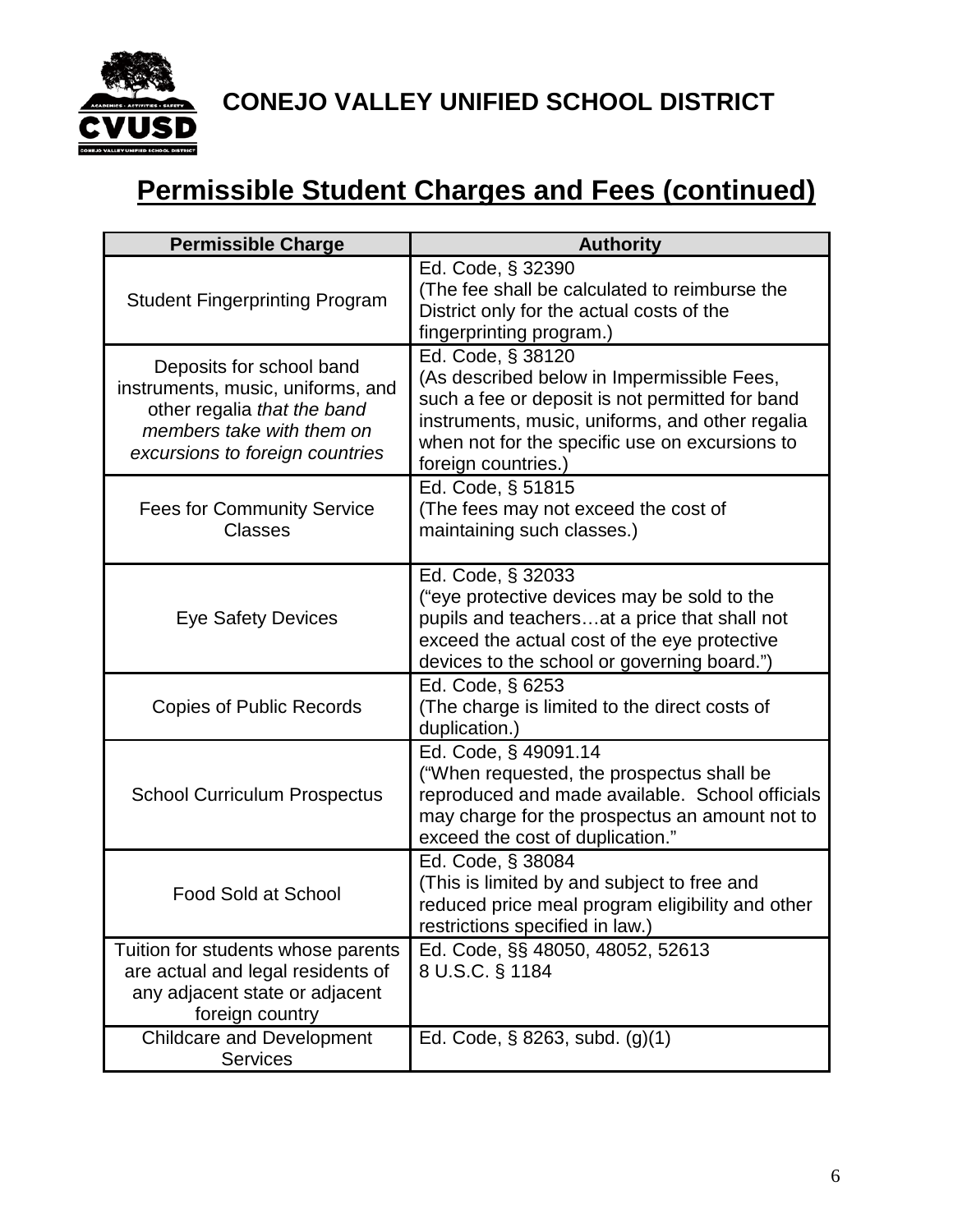

## **Permissible Student Charges and Fees (continued)**

| <b>Permissible Charge</b>                                                    | <b>Authority</b>                                                                                                                                                                                                                                                                                                                                                                                                                                                                                                                                                                                 |
|------------------------------------------------------------------------------|--------------------------------------------------------------------------------------------------------------------------------------------------------------------------------------------------------------------------------------------------------------------------------------------------------------------------------------------------------------------------------------------------------------------------------------------------------------------------------------------------------------------------------------------------------------------------------------------------|
| Yearbooks                                                                    | The sale of yearbooks is a fundraising activity,<br>and possession of a yearbook is not an integral<br>part of the educational process.                                                                                                                                                                                                                                                                                                                                                                                                                                                          |
| <b>Adult Education Classes, Books,</b><br>and Materials, as specified in law | Ed. Code, §§ 52612, 60410<br>(There exist limitations to such fees and charges<br>under Education Code section 52612, which are<br>discussed below under Impermissible Fees.)                                                                                                                                                                                                                                                                                                                                                                                                                    |
| <b>Certain Adult Education Instruction</b><br>for Nonimmigrant Aliens        | Ed. Code, § 52613<br>(If the District offers "classes for adults that<br>issues a Certificate of Eligibility for<br>Nonimmigrant (F-1) Student Status - For<br>Academic and Language Students, Form<br>I-20AB, or completes Form I-20AB for a<br>nonimmigrant alien, for the purposes of enrolling<br>the nonimmigrant alien in a class in English and<br>citizenship for foreigners or a class in an<br>elementary subject, shall charge the<br>nonimmigrant alien a fee to cover the full costs<br>of instruction, but in no case shall the fee<br>exceed the actual cost of the instruction") |
| Adult education classes in English<br>and citizenship for foreigners         | AB 189<br>Ed. Code, § 52612<br>Cal. Code Regs., Title. 5, § 350                                                                                                                                                                                                                                                                                                                                                                                                                                                                                                                                  |
| <b>Physical Education Uniforms</b>                                           | Ed. Code, § 49066<br>CDE Fiscal Management Advisory 97-02 ("CDE<br>Fiscal Advisory 97-02")<br>(The design and color must be of a type sold for<br>general wear outside school, and the student's<br>grade may not be adversely affected due to the<br>fact that the student does not wear the uniform,<br>where failure to wear the uniform arises from<br>circumstances beyond the student's control.)                                                                                                                                                                                          |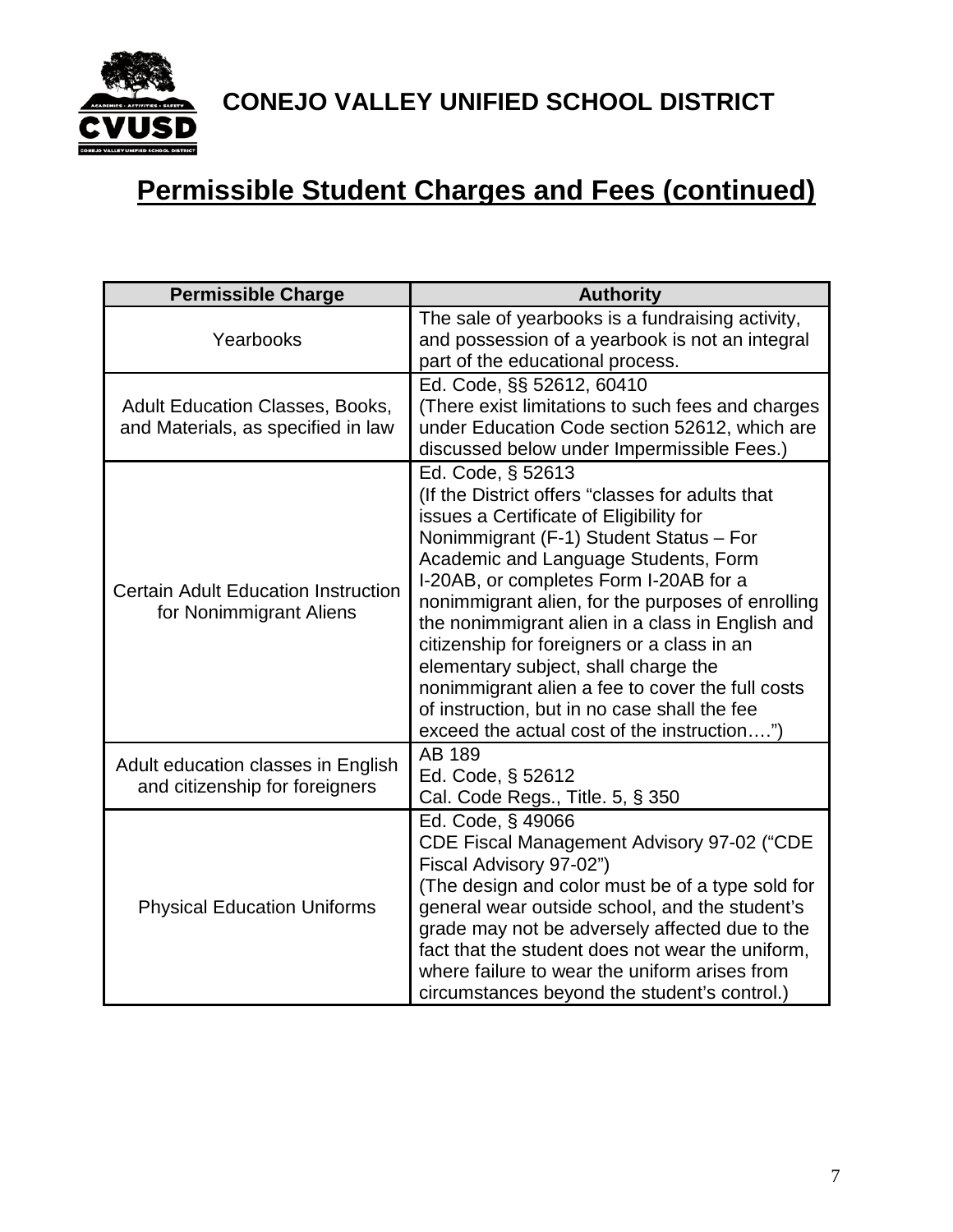

### **Permissible Student Charges and Fees (continued)**

| <b>Permissible Charge</b>                                                                                                        | <b>Authority</b>                                                                                                                                                                                                                                                                                                                                                                                                                                                                                                                                                                                                                                                                            |
|----------------------------------------------------------------------------------------------------------------------------------|---------------------------------------------------------------------------------------------------------------------------------------------------------------------------------------------------------------------------------------------------------------------------------------------------------------------------------------------------------------------------------------------------------------------------------------------------------------------------------------------------------------------------------------------------------------------------------------------------------------------------------------------------------------------------------------------|
| Workbooks or other instructional<br>packets, if such materials are also<br>available free of costs, under<br>specific conditions | As long as workbooks and instructional<br>materials are provided free of costs, the District<br>may impose a direct costs fee for the voluntary<br>purchase of the workbook or instructional<br>materials. The materials must be made<br>available free of costs to students who do not<br>wish to purchase them, and actual ownership of<br>the materials cannot be required to success or<br>completion of the curriculum (e.g., students<br>cannot be required to turn in assignments taken<br>directly from a workbook that would require<br>students to either purchase the workbook or<br>expend funds to copy the workbook materials on<br>loan in order to turn in the assignment). |
| Library Late Fees or Fines                                                                                                       | Ed. Code, §§ 48904, 19910, 19911                                                                                                                                                                                                                                                                                                                                                                                                                                                                                                                                                                                                                                                            |

Note: On the following pages you will find information on Impermissible Fees and additional information on Donations and Fundraising. Please emphasize this information with your booster clubs/parent support groups.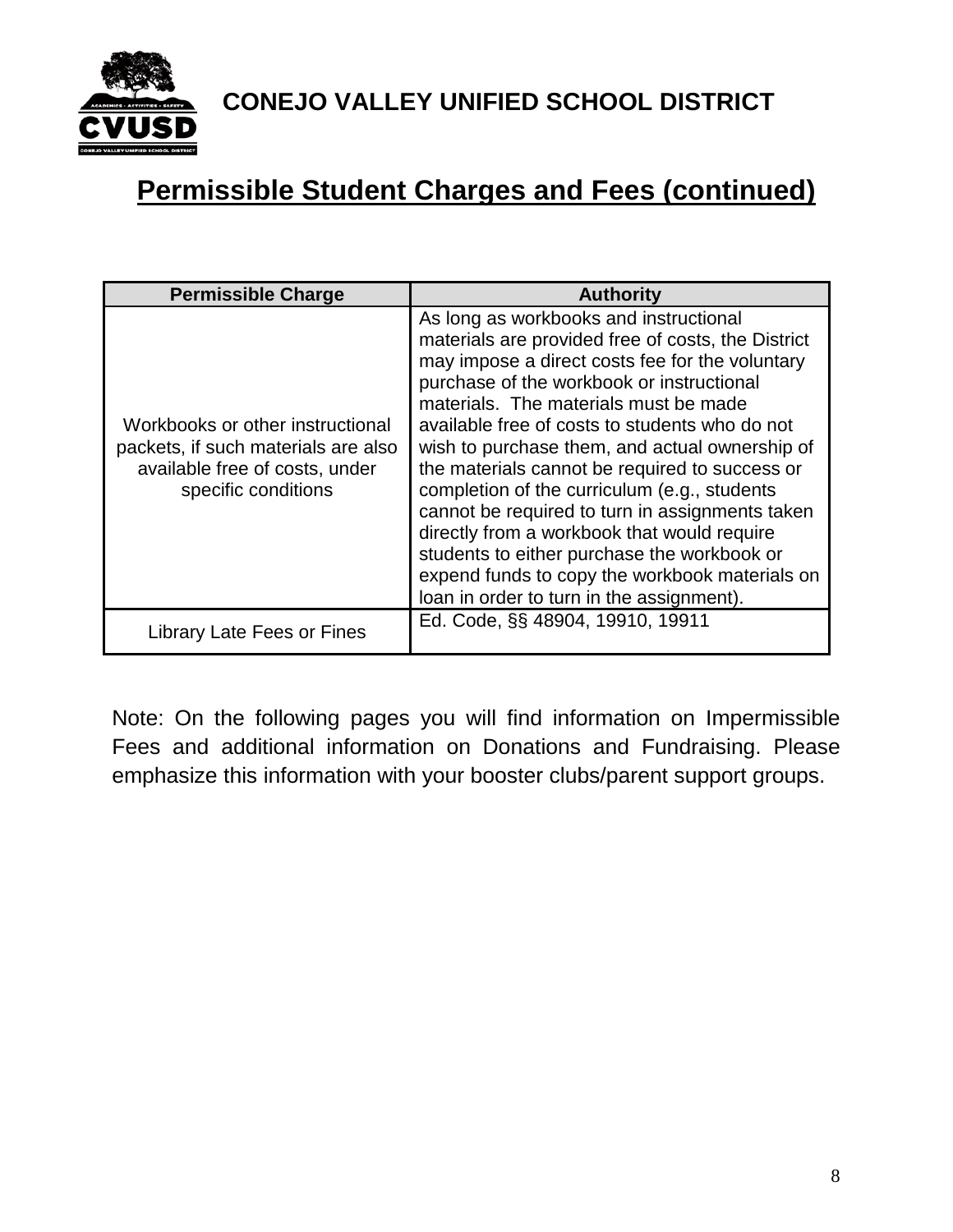

## **Impermissible Fees and Charges**

| <b>Impermissible Charge</b>                                                                                                                                                                                                                                                            | <b>Authority/Explanation</b>                                                                                                                                                                                                                  |
|----------------------------------------------------------------------------------------------------------------------------------------------------------------------------------------------------------------------------------------------------------------------------------------|-----------------------------------------------------------------------------------------------------------------------------------------------------------------------------------------------------------------------------------------------|
| <b>Instructional Materials</b>                                                                                                                                                                                                                                                         | Ed. Code, § 60070<br>("No school official shall require any pupilto<br>purchase any instructional material for the<br>pupil's use in the school.")                                                                                            |
| <b>Necessary School Supplies</b>                                                                                                                                                                                                                                                       | Ed. Code, § 38118<br>("Writing and drawing paper, pens,<br>inkscrayons, lead pencils, and other<br>necessary supplies for the use of the schools,<br>shall be furnished under direction of the<br>governing boards of the school districts.") |
| Band Instruments, Band and Choir<br>Uniforms                                                                                                                                                                                                                                           | Ed. Code, § 38111<br>(There is an exception to this rule discussed<br>above in Permissible Fees for purposes of<br>excursions to foreign countries.)                                                                                          |
| Athletic, Cheer or "Like" uniforms                                                                                                                                                                                                                                                     | Ed. Code, § 38111                                                                                                                                                                                                                             |
| Participation in any District or<br>school site athletic or other<br>extracurricular offering such as<br>band, choir, or drama                                                                                                                                                         | California Constitution, article IX, § 5<br>Hartzell v. Connell (1984) 35 Cal. 3d 899<br>Cal. Code Regs. Title. 5, § 350                                                                                                                      |
| Student body membership fees as<br>a condition for enrollment or<br>participation in curricular or<br>extracurricular activities sponsored<br>by the school                                                                                                                            | Hartzell v. Connell (1984) 35 Cal. 3d 899<br>Cal. Code Regs., Title. 5, § 350<br><b>CDE Fiscal Advisory 97-02</b><br><b>CDE Fiscal Management Advisory 11-01</b><br>("CDE Fiscal Advisory 11-01")                                             |
| Any class or course of instruction,<br>including summer or vacation<br>school, examination fees, late<br>registration or program change<br>fees, a fee for a diploma or<br>certificate (outside of the exception<br>provided for in Education Code<br>section 48904), or a lodging fee | Hartzell v. Connell (1984) 35 Cal. 3d 899<br>Cal. Code Regs., Title. 5, § 350<br><b>CDE Fiscal Advisory 97-02</b><br><b>CDE Fiscal Advisory 11-01</b>                                                                                         |
| Adult education classes in English<br>and citizenship for foreigners or<br>adult classes in an elementary<br>subject                                                                                                                                                                   | AB 189<br>Ed. Code, § 52612<br>Cal. Code Regs., Title. 5, § 350                                                                                                                                                                               |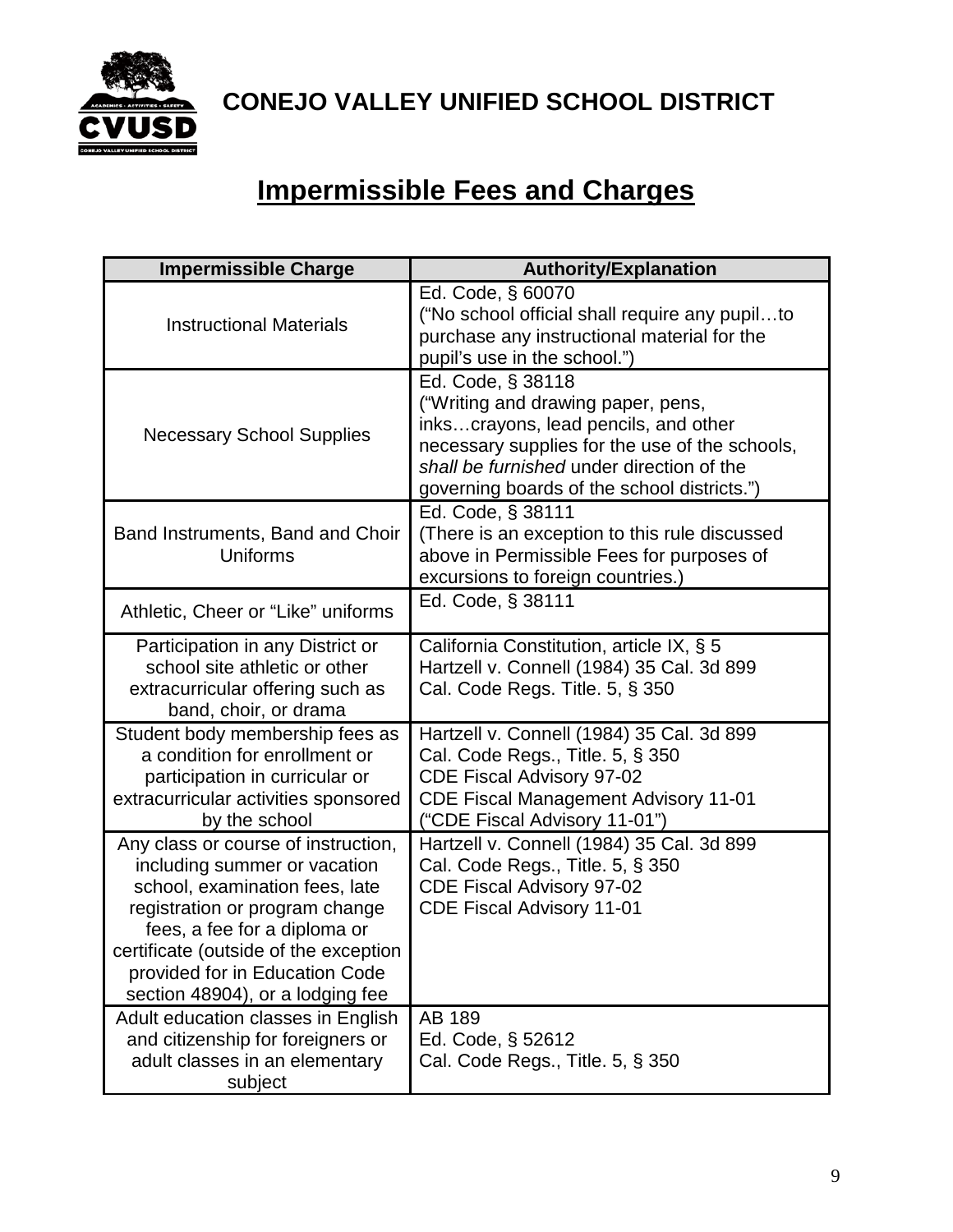

## **Impermissible Fees and Charges (continued)**

| <b>Impermissible Charge</b>                                                                                                                                                                                                                                                                                                    | <b>Authority/Explanation</b>                                                                                                                                                                                                                                                                                                                                                                                             |
|--------------------------------------------------------------------------------------------------------------------------------------------------------------------------------------------------------------------------------------------------------------------------------------------------------------------------------|--------------------------------------------------------------------------------------------------------------------------------------------------------------------------------------------------------------------------------------------------------------------------------------------------------------------------------------------------------------------------------------------------------------------------|
| <b>CAHSEE Intensive Instruction and</b><br>Services                                                                                                                                                                                                                                                                            | California Constitution, article IX, § 5<br>Hartzell v. Connell (1984) 35 Cal. 3d 899<br>Cal. Code Regs., Title. 5, § 350<br>Ed. Code, § 37254<br>(The bar to fees for fees or charges for this<br>purpose applies whether the District provides<br>such instruction or services through its<br>secondary or adult education programs.)                                                                                  |
| Tests, passage of which will result<br>in high school credits, even if the<br>class and course work proceeding<br>test are provided for free                                                                                                                                                                                   | California Constitution, article IX, § 5<br>Hartzell v. Connell (1984) 35 Cal. 3d 899<br>Cal. Code Regs., Title. 5, § 350<br><b>CDE Fiscal Advisory 97-02</b><br><b>CDE Fiscal Advisory 11-01</b>                                                                                                                                                                                                                        |
| Adults taking classes for high<br>school credit and who have not<br>obtained a high school diploma                                                                                                                                                                                                                             | Ed. Code, § 52612<br>("No fee charge shall be made for a class<br>designated by the governing board as a class<br>for which high school credit is granted when the<br>class is taken by a person who does not hold a<br>high school diploma")<br>(This includes adults returning to school after<br>dropping out if they have not obtained a high<br>school diploma and are taking the class for high<br>school credit.) |
| *Unless specifically authorized and<br>stated in by the legislature, the<br>grant of flexibility in the use and<br>spending of categorical funding,<br>for example for adult education,<br>does not affect the free school<br>guarantee requirements and bar to<br>non-statutory student fees and<br>charges described herein. | California Constitution, article IX, § 5<br>Hartzell v. Connell (1984) 35 Cal. 3d 899<br>Cal. Code Regs., Title. 5, § 350                                                                                                                                                                                                                                                                                                |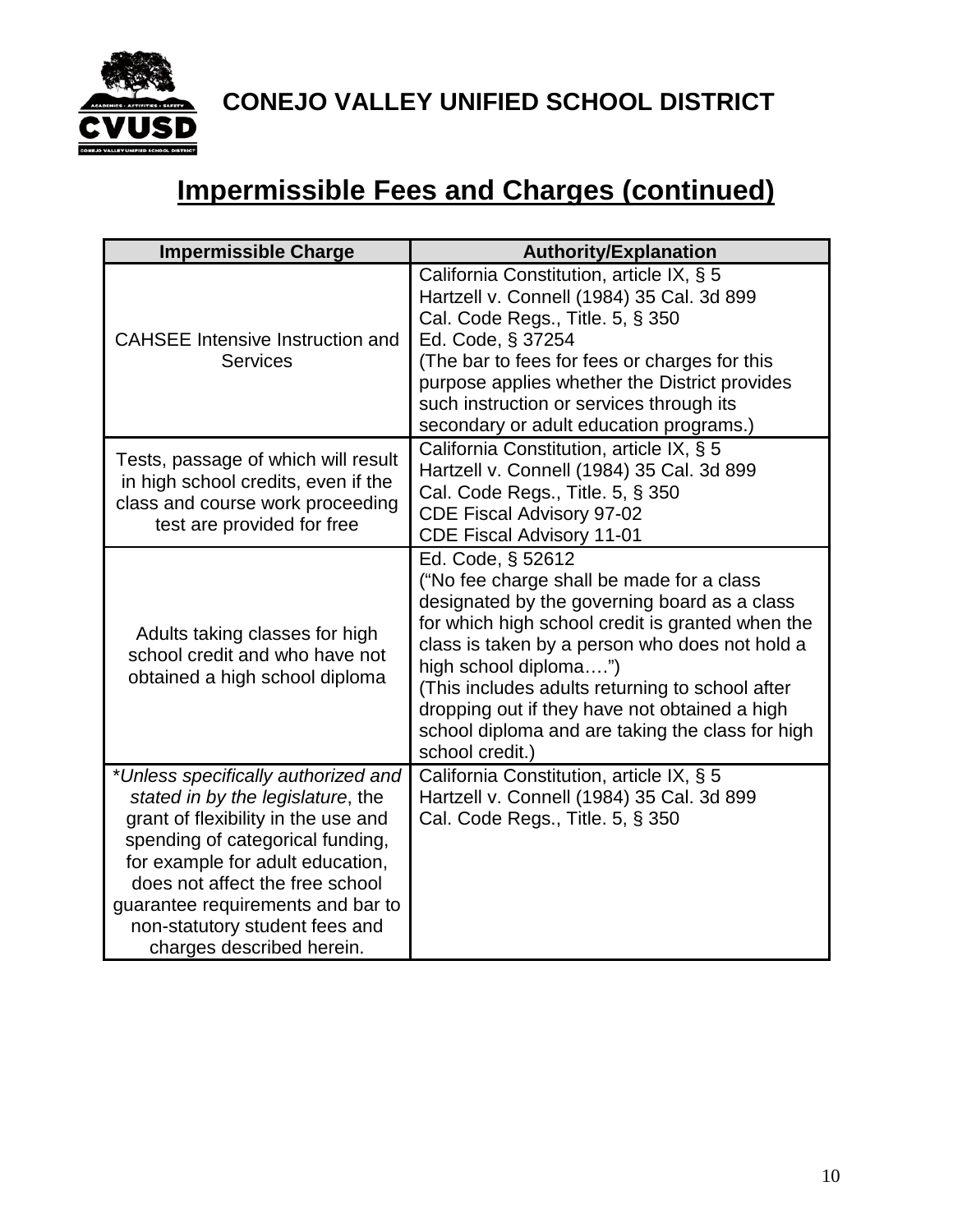

### **Student Fees FAQs (Frequently Asked Questions)**

#### **Question:**

May a school, booster club or parent support group still receive donations from parents and guardians?

#### **Answer:**

Yes. School districts, schools, programs, and classes can and do seek and accept donations of funds and property, and this practice is permissible as long as the donation is truly voluntary and in no way a prerequisite to participation in the program or activity. Therefore, any statement or explanation related to a donation that could lead a reasonable person to believe the donation may not be truly voluntary is to be avoided. Access to educational programs must not be tied to either the willingness or the ability to pay a fee or request a fee waiver.

#### **Question:**

May a school, booster club or parent support group still fundraise?

#### **Answer:**

Yes. As with donations, school districts, schools, programs and classes can and do engage in fundraising activities and programs, and this practice is also permissible as long as the raising of funds is voluntary. You may require students to attend a fundraising event; however, if they are unable to raise funds for the event, you cannot prevent them from participating in an educational activity. It is important to distinguish required fundraising from required attendance at fundraising event as attendance at a fundraising event is the same as attendance at practices, games, rehearsals, or performances which are all an expected aspect of participation. For example, expecting the members of a vocal ensemble to attend a fundraising concert that is on its calendar of events does not violate the "free school" guarantee, so long as attendance is the only requirement. Another example is when members of an athletic team are expected to help out with a fundraising sale at a Back to School Night or open house – just as a coach can expect players to attend practices and games, the coach can expect players to attend a fundraising event as long as the requirement is to attend rather than to raise money as a condition of participation in the activity or program.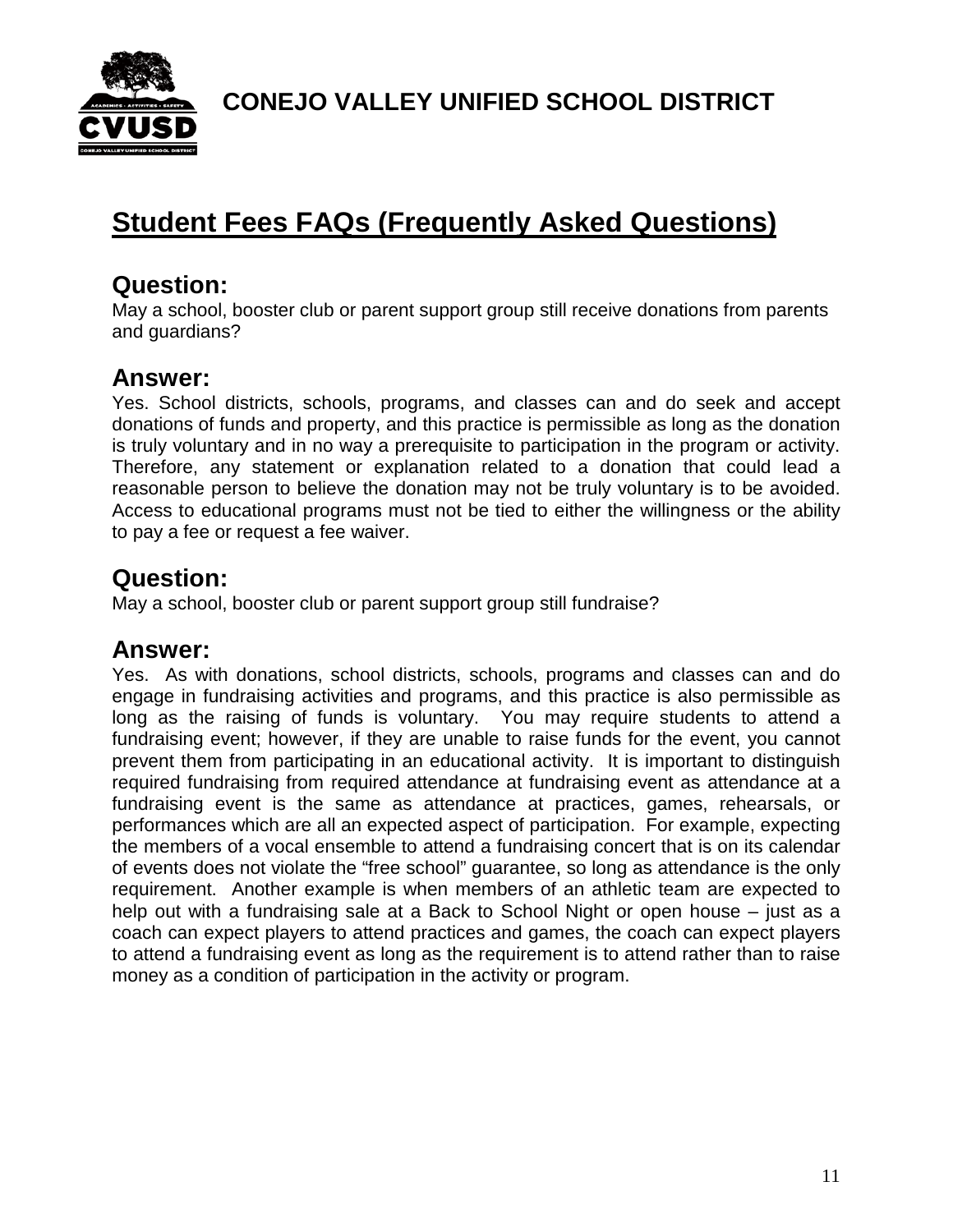

#### **Question:**

May a school charge fees for uniforms for team sports or other activities that require a uniform?

#### **Answer:**

No. A school must provide a free uniform to any student who is a member of the school team or activity in question. Furthermore, the free uniform must be substantially the same uniform as those which are made available for purchase. You can allow students to purchase their own uniforms if they want to purchase uniforms; however, buying a uniform cannot be a requirement to participate in a sport.

#### **Question:**

May a school require team members or participants in other activities to purchase Spirit Packs?

#### **Answer:**

No. However, Spirit Packs *may be sold*. The rule of law is that a school cannot require a student to purchase a Spirit Pack as a prerequisite to participate in a sport or other educational activity. If there are practice uniforms, etc., which are required, they must be provided free of charge to any student who is a member of the school team or activity in question.

#### **Question:**

What if a school only charges fees to those students who can afford them; and has a waiver process for those who cannot?

### **Answer:**

A waiver process based on financial need or inability to pay does not make an otherwise impermissible fee permissible.

#### **Question:**

May a school charge fees for things?

#### **Answer:**

Yes. There are specific fees, charges and deposits that are legally permissible because they are specifically permitted by law. These specific fees, charges and deposits are legally permissible.

• Charges for optional attendance as a spectator at a school or District sponsored activity.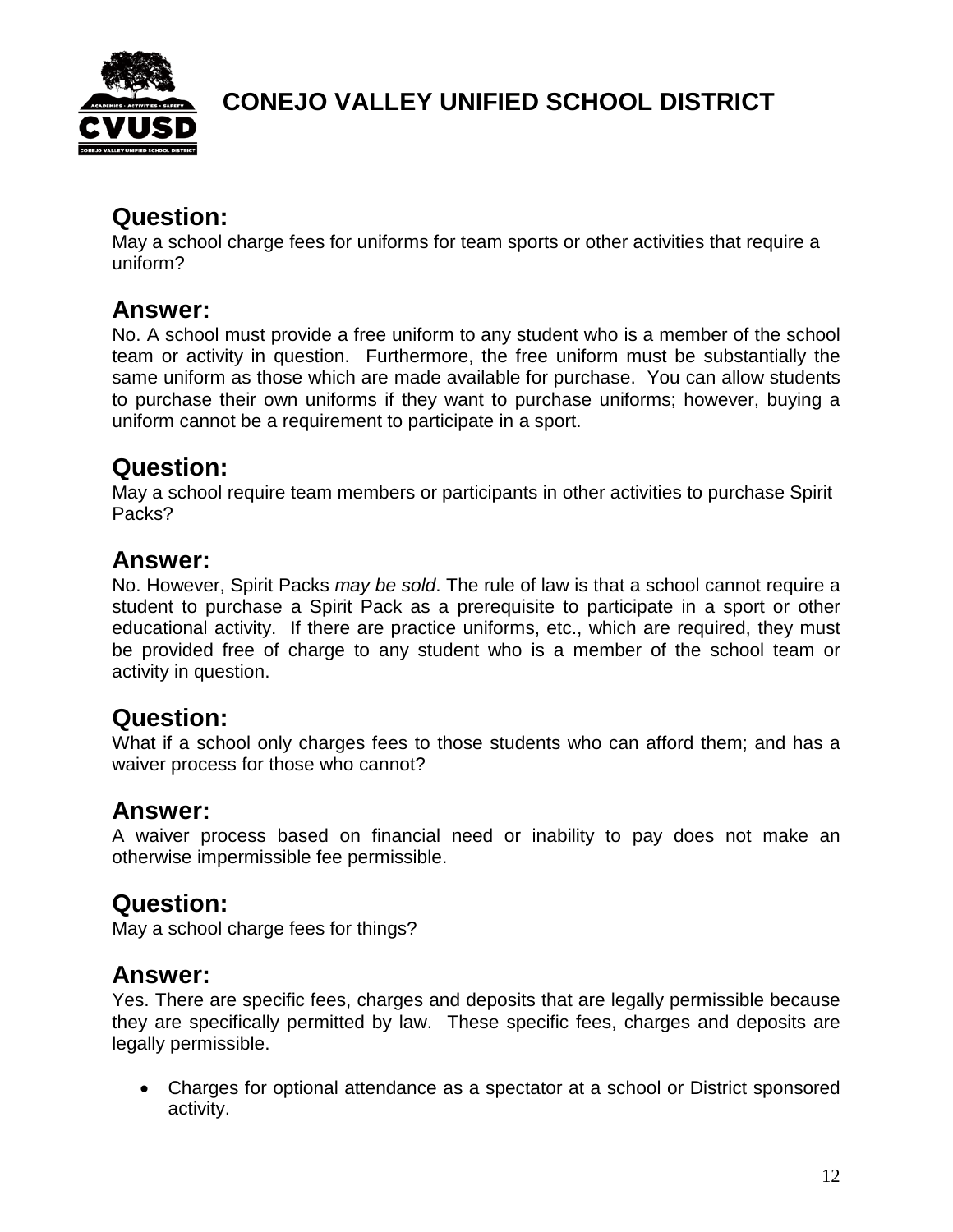

- Charges for food served to students, subject to free and reduced price meal program eligibility and other restrictions specified in law.
- Paying the replacement cost for District books or supplies loaned to a student that the student fails to return, or that is willfully cut, defaced or otherwise injured, up to an amount not to exceed \$10,000.
- Fees for field trips and excursions in connection with courses of instruction or school related social, educational, cultural, athletic, or school band activities, as long as no student is prevented from making the field trip or excursion because of lack of sufficient funds.
- Medical or hospital insurance for field trips that is made available by the school district.
- Charges for required medical and accident insurance for athletic team members, so long as there is a waiver for financial hardship.
- Charges for standardized physical education attire of a particular color and design, but the school may not mandate that the attire be purchased from the school and no physical education grade of a student may be impacted based on the failure to wear standardized apparel "arising from circumstances beyond the control" of the student.
- Charging for the parking of vehicles on school grounds.
- Fees for school camp programs, such as Outdoor School, so long as no student is denied the opportunity to participate because of nonpayment of the fee.
- Reimbursement for the direct cost of materials provided to a student for property the student has fabricated from such materials for his/her own possession and use, such as wood shop, art, or sewing projects kept by the student.
- Reimbursement for the actual cost of duplicating public records, student records, or a prospectus of the school curriculum.
- Fees for transportation to and from school and transportation between school and regional occupational centers, programs or classes, as long as the fee does not exceed the statewide average nonsubsidized cost per student and provided there is a waiver provision based on financial need.
- Fees for transportation of pupils to places of summer employment.
- Tuition fees collected from foreign students attending a District school pursuant to an F-1 visa, equal to the full unsubsidized per capita cost of providing education during the period of attendance.
- Fees for an optional fingerprinting program for kindergarten or other newly enrolled students, if the fee does not exceed the actual costs associated with the program.
- Fees for community classes in civic, vocational, literacy, health, homemaking, and technical and general education, not to exceed the cost of maintaining the community classes.
- Deposits for band instruments, music, uniforms and other regalia which school band members take on excursions to foreign countries.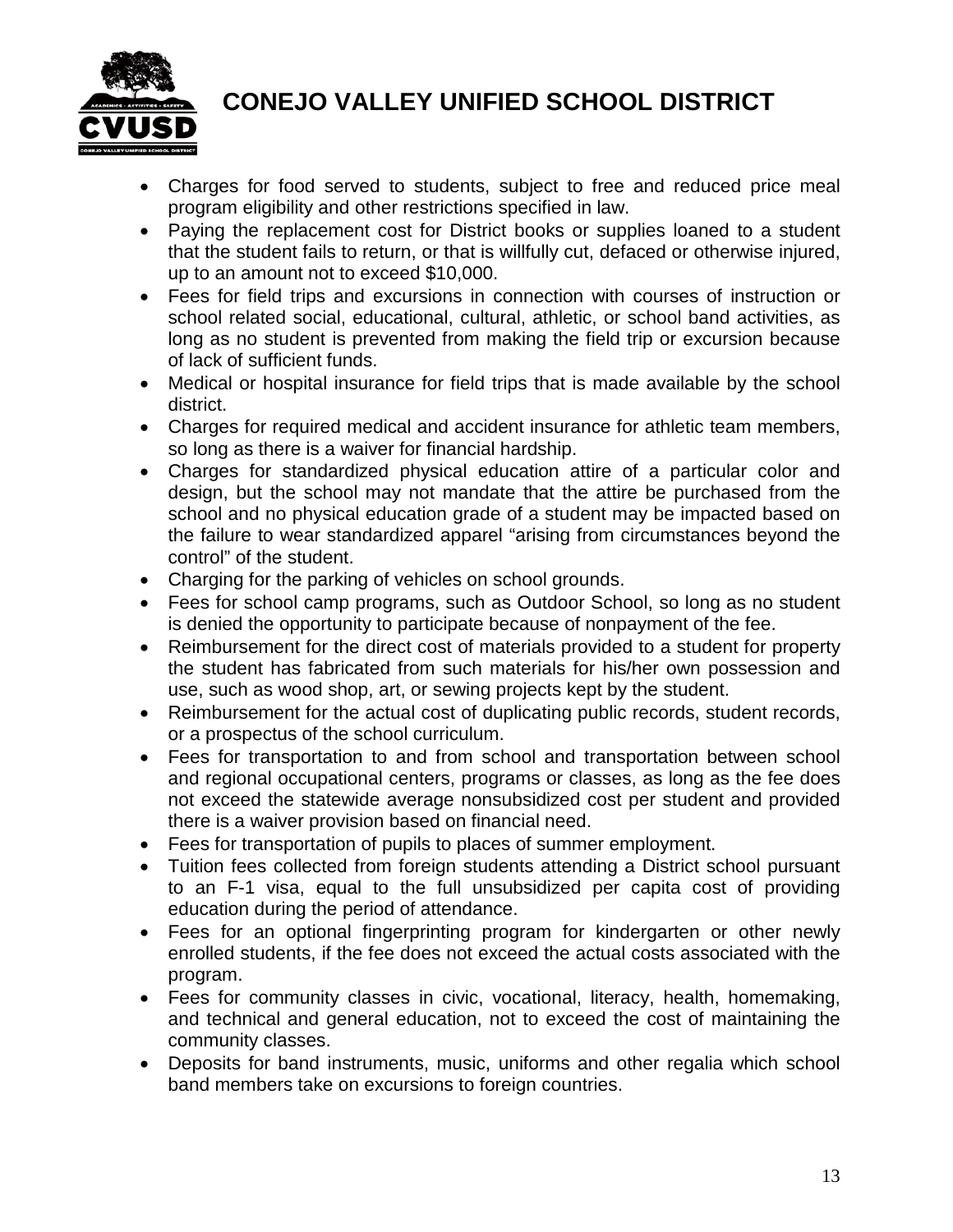

• Charges for eye safety devices, at a price not to exceed the District's actual costs, in specified courses or activities in which students are engaged in, or are observing, and activity or the use of hazardous substances likely to cause injury to the eyes.

#### **Question:**

Students who run for and serve on the ASB Board may have been required in the past to purchase ASB stickers/cards, is this still OK to do?

#### **Answer:**

No. ASB stickers/cards are optional items for all students. Students cannot be required to buy ASB stickers/cards in order to run for an office or as a condition to participate in a club/organization or try out for a team or sport.

#### **Question:**

Key Club and other clubs have collected dues from students in the past because they pay annual registrations to organizations on the national level. Is it still OK to collect these dues from students?

#### **Answer:**

Students cannot be required to pay the dues as a condition for membership in the club at the school level. If the national level club/organization collects dues, the students should be directed to pay them directly to the organization, but membership in the national level club/organization cannot be a requirement for membership in the school level club.

#### **Question:**

Does the student fees policy apply to club sports? Our district does not fund club sports. Club coaches are finger-printed and processed by the district, but they are recruited, hired and paid by parents. Equipment, tournament fees and other team expenses have always been covered 100% by parents.

#### **Answer:**

School-associated club sports are extracurricular activities and, therefore, subject to the same fee limitations as any other extracurricular activity. Funding must be through donations, not mandatory fees.

#### **Question:**

I have a question that isn't answered above, what should I do?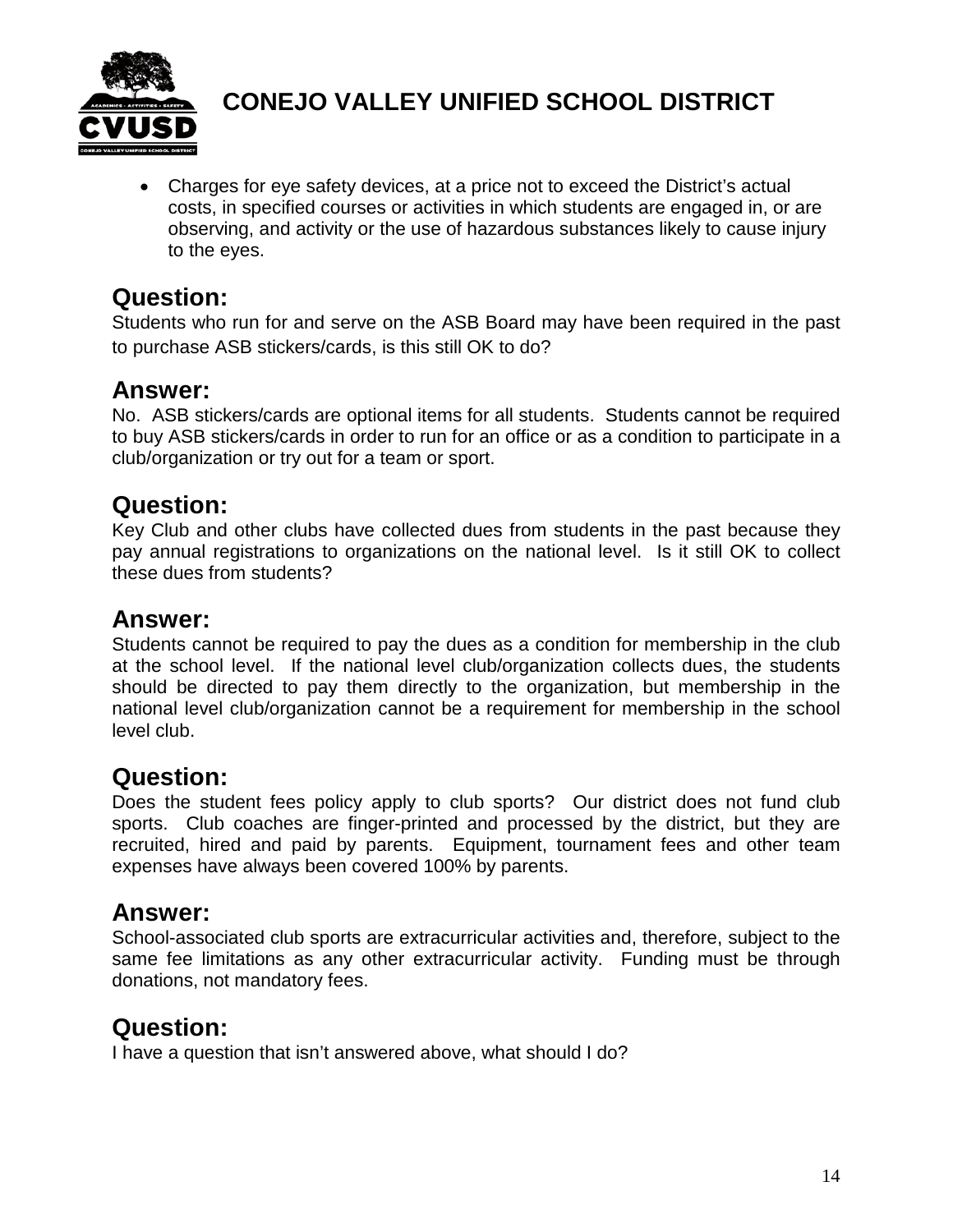

#### **Answer:**

**Parents, guardians, students, faculty, and staff** should direct questions about school-specific matters needing clarification/explanation directly to the school's principal. **Principals** should contact the Director, Secondary Education for guidance and support with responses to school-specific questions about student fees, charges, deposits, donations and fundraising.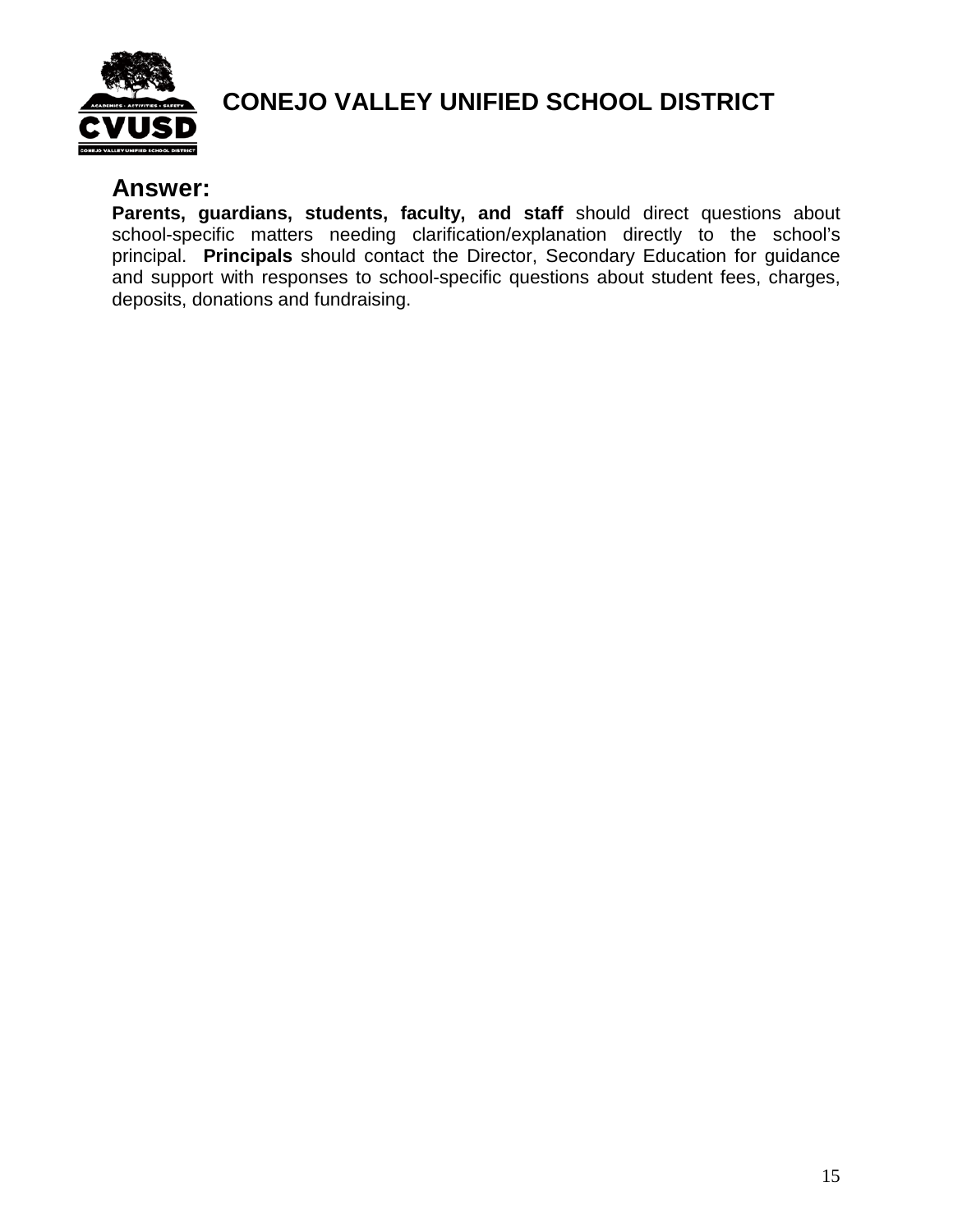

### **Guidelines for Donations and Fundraising**

#### **Donations:**

As is referenced above, the Supreme Court in *Hartzell v. Connell* stated that "educational opportunities must be provided to all students without regard to their families' ability or willingness to pay fees or request special waivers." As is also noted above, in 1998 the California Attorney General addressed the issue of donations, and emphasized that the constitutional concerns are alleviated when the raising of private funds is truly voluntary.

School districts, schools, programs and classes can and do seek and accept donations of funds and property, and this practice is permissible as long as it is truly voluntary and is in no way a prerequisite to participation in the program or activity. Therefore, any statement or explanation related to a donation that could lead a reasonable person to believe the donation may not be truly voluntary is to be avoided. Examples include, but are not limited to: a specified minimum amount of a donation, and a lesser donation amount if funds are received prior to a certain date. Additionally, any statements or actions that exert explicit or implicit pressure on individual students or parents to make a donation are to be avoided, and the reason a student or family does not make a donation is not a subject for inquiry. As the *Hartzell* court said, access to educational programs must not be tied to the *willingness* to pay a fee or request a waiver, not only the *ability* to pay a fee or request a waiver. That said, because the law specifically allows for the "solicitation of donations," individualized pressure directed at a student or parents is to be distinguished from explaining to *all* students and parents the significance of donations to the success of a class, program, or activity, and the potential impact of not reaching overall donation goals.

### **Fundraising:**

As with donations, school districts, schools, programs and classes can and do engage in fundraising activities and programs, and this practice is also permissible as long as the raising of funds is voluntary. A student who is asked to, but does not raise funds may not be denied full, equal participation in an educational activity. A requirement to raise funds in order to participate, even if there is no mandated amount to be raised, is the same as requiring a fee.

The prohibition on the requirement for an individual student to raise money is to be distinguished from a requirement to attend a fundraising event as an element of participation in an activity, in the same way attendance at practices, games, rehearsals or performances are an expected aspect of participation. For example, expecting the members of a vocal ensemble to attend a fundraising concert that is on its calendar of events does not violate the "free school" guarantee, so long as attendance is the only requirement. Another example is when members of an athletic team are expected to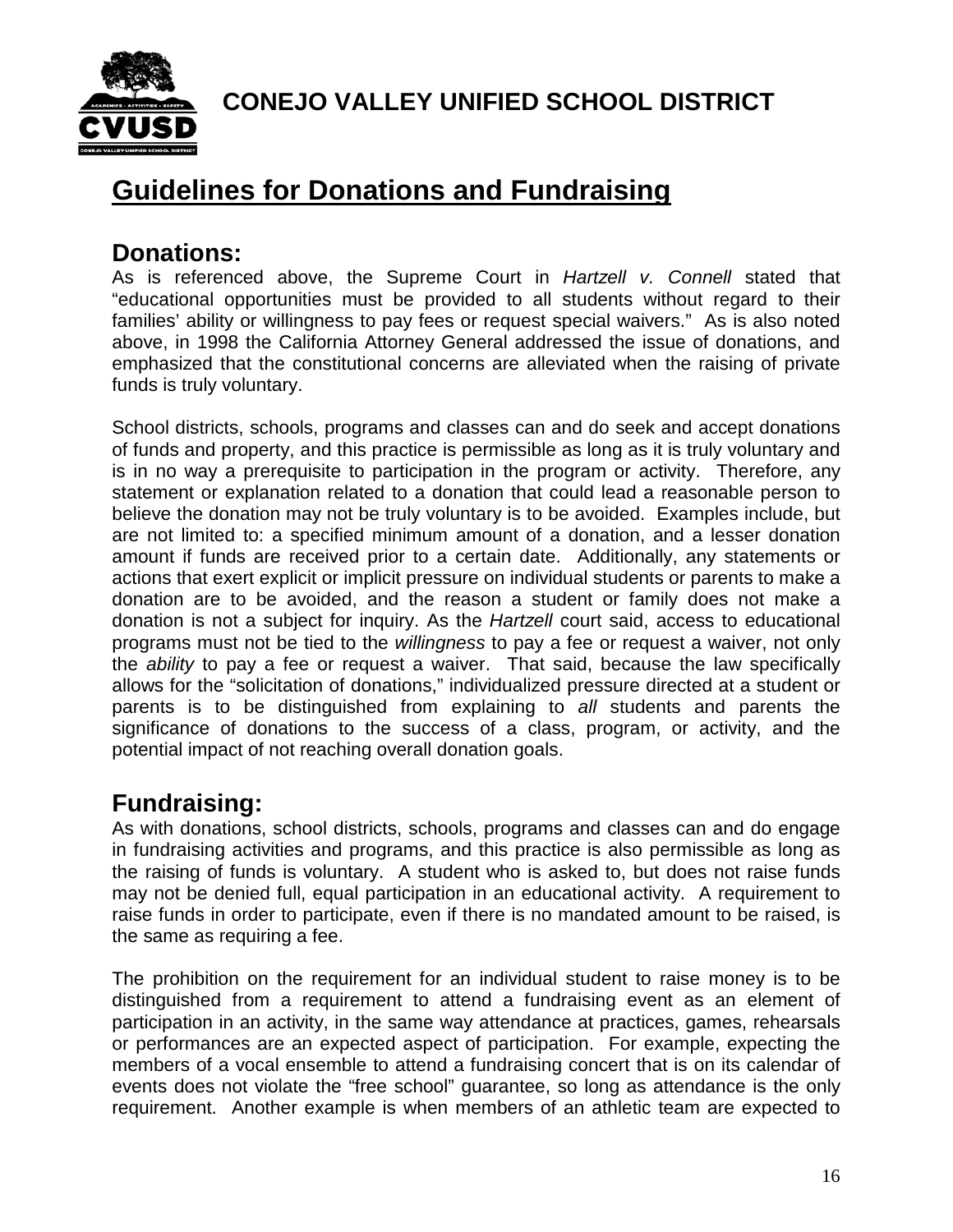

help out with a fundraising sale at a Back to School Night or Open House – just as a coach can expect players to attend practices and games, he/she can expect players to attend a fundraising event as long as the requirement is to attend rather than to raise money as a condition of participation in the activity or program.

*Revised: 08/2016*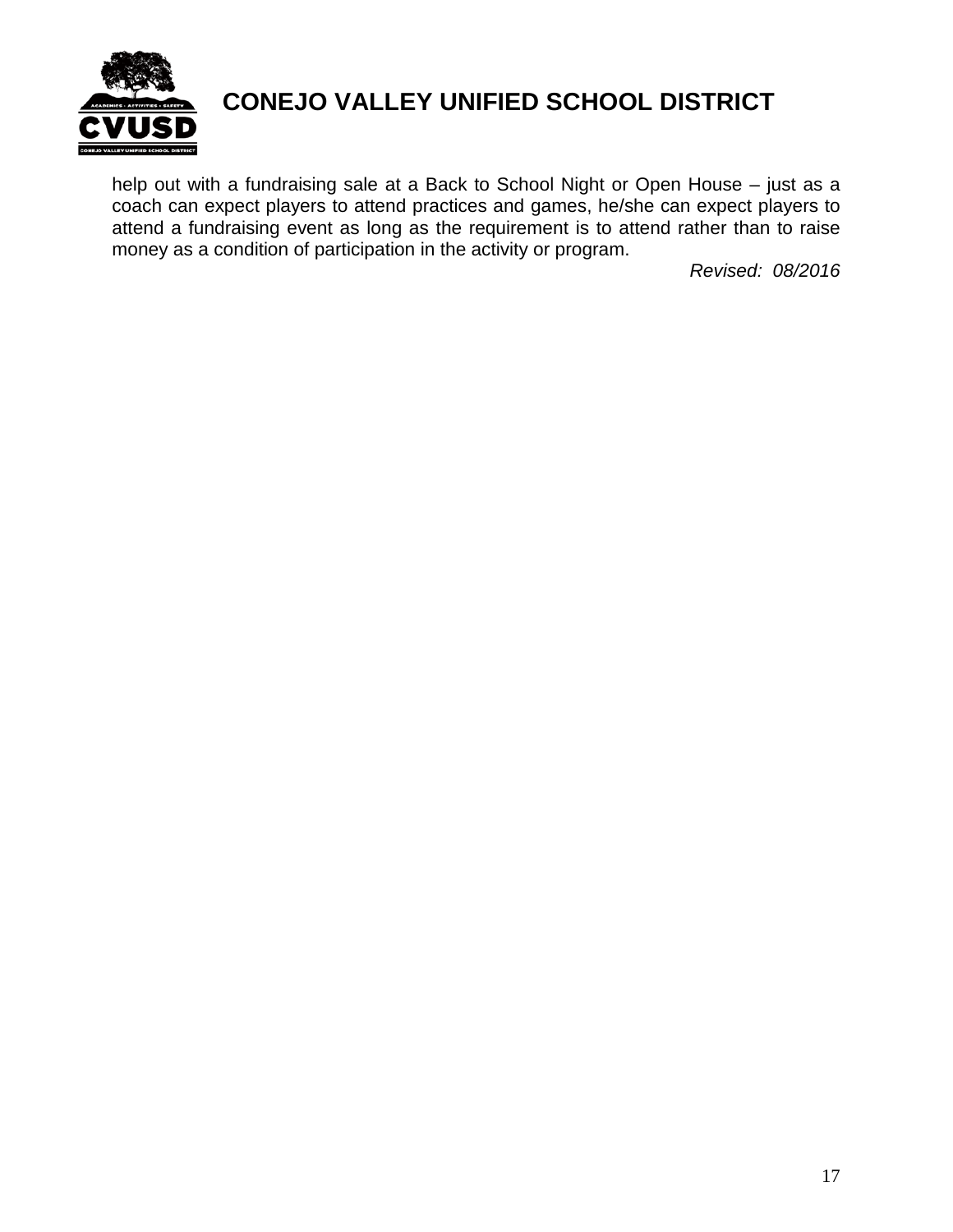



**TOM TORLAKSON** STATE SUPERINTENDENT OF PUBLIC INSTRUCTION.

**CALIFORNIA** DEPARTMENT OF **FDUCATION** 

#### FISCAL MANAGEMENT ADVISORY 15-02

- DATE: May 29, 2015
- TO: **County and District Superintendents Charter School Administrators**
- **FROM:** Nick Schweizer, Deputy Superintendent Services for Administration, Finance, Technology, and Infrastructure
- SUBJECT: Pupil Fees, Deposits, and Other Charges: Preparation for 2015-2016 School Year

Since January 1, 2013, persons have been able to file a complaint relating to unauthorized pupil fees with the principal of a school pursuant to the local educational agency's (LEA) Uniform Complaint Procedures, and to appeal the LEA's decision to the California Department of Education (CDE). The CDE's guidance on pupil fees is available at http://www.cde.ca.gov/re/lr/fm/.

As the 2015-2016 school year approaches, the CDE recommends that school districts, county offices of education, and charter schools take the following steps in order to ensure compliance with pupil fee laws:

- 1. Review the CDE's Fiscal Management Advisory guidance;
- 2. Provide additional training to administrators, teachers, and staff to ensure compliance with pupil fee laws;
- 3. Remind teachers to update Web sites and course syllabi to ensure compliance with pupil fee laws; and
- Remind athletic coaches and other extracurricular activity advisors to update 4. policies, Web sites, and written handouts to ensure compliance with pupil fee laws.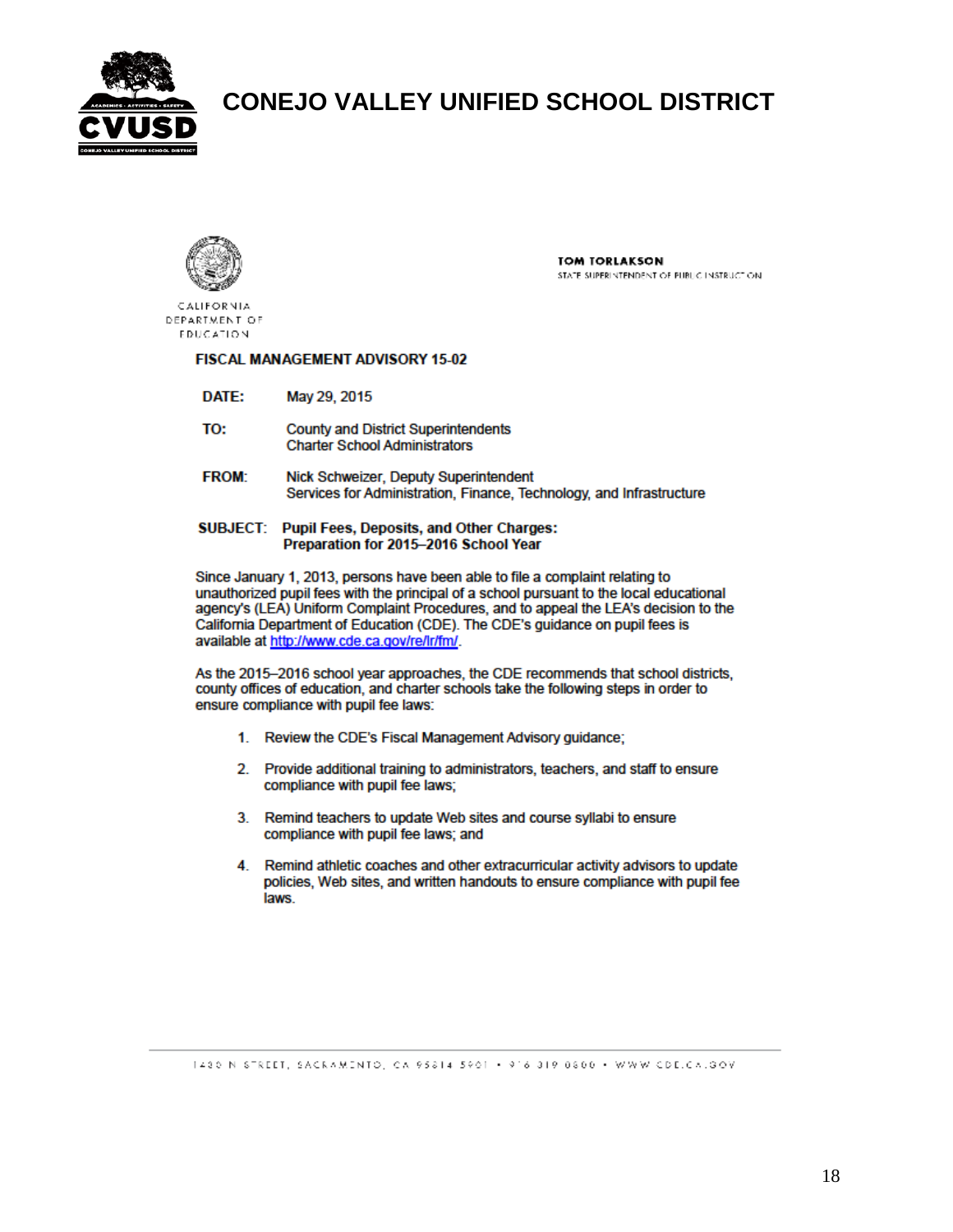



#### **Monitoring Student Fees, Donations, and Fundraising Guidelines Compliance**

#### **Date: August, 2016**

**Section 5 of Article IX of the State of California Constitution guarantees students a "free public education."** The State Supreme Court concluded in the 1984 case of Hartzell v. Connell (35 Cal.3d.899 (1984)), "that all educational activities carried on by public school districts, extracurricular as well as curricular, must be without cost to the students who participate in such activities." This same ruling found that "mandatory fees for participating in such extra-curricular activities as drama, music, and athletic competition were illegal under the State Constitution." Furthermore, they also rejected the argument that "fees could be charged so long as the district waived fees for students who were financially unable to pay."

**The school principal is responsible for informing the school staff, students, parents, and community of this right, and for ensuring that all written and oral communications reflect this right.**

I, \_\_\_\_\_\_\_\_\_\_\_\_\_\_\_\_\_\_\_\_\_\_\_\_\_\_\_\_\_\_\_\_\_\_\_\_\_\_\_\_\_\_\_\_\_\_\_\_\_\_\_\_\_\_\_\_\_\_\_\_\_\_\_\_\_\_, principal of

School, confirm that I have:

- □ Met with all faculty and staff to review, discuss, and respond to questions regarding compliance with the guarantee of a "free public education." (A list is on file of those in attendance and the dates of such meetings.)
- ☐ Reviewed the school website for compliance with the guarantee of a "free public education."
- ☐ Notified parents/guardians via the school newsletter of the guarantee of a "free public education." (Published in each newsletter.)
- ☐ Published a statement in student/parent handbook or information packet stating that fees will not be charged for participating in extra- and co-curricular activities, with the exception of transportation fees.
- ☐ Reviewed course syllabi for compliance with the guarantee of a "free public education."
- ☐ Reviewed District course directory to ensure that no course description requires students to purchase materials, supplies, equipment, or uniforms associated with a class with the exception of the materials cost for projects students create and take home.
- □ Met with the athletic director, coaches for each season of sport, club sponsors, and parent organizations and foundations to review guidelines for providing a "free public education." (Agendas are kept denoting item.)

#### **Please submit completed form to the Director of Secondary Education by the 3rd week of September.**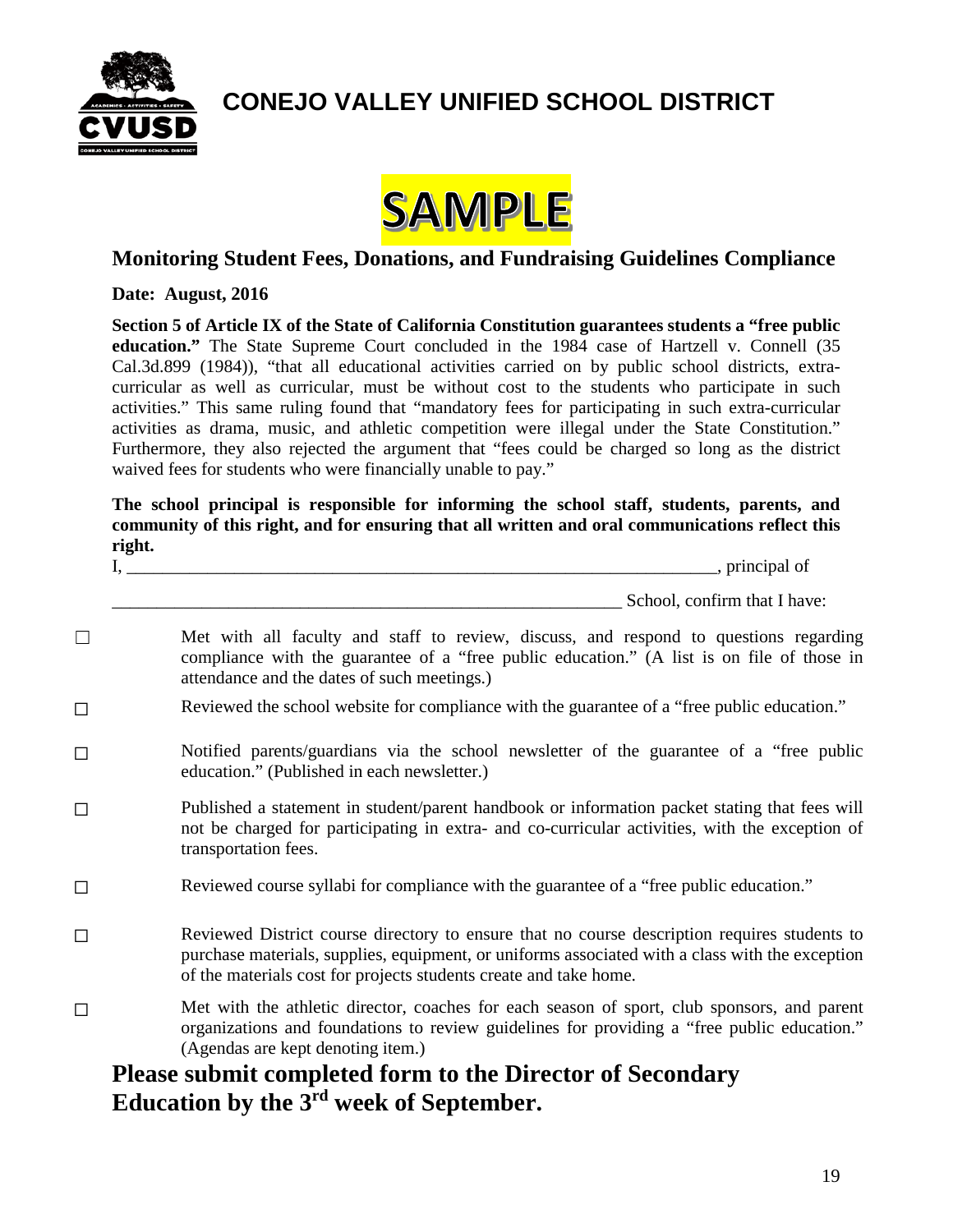



#### **CONEJO VALLEY UNIFIED SCHOOL DISTRICT**

#### PARENT SUPPORT/BOOSTER ORGANIZATION **APPLICATION FOR REAUTHORIZATION - YEAR 2015/2016**

|                                                                                                                                       |                                                                                                     | Name of Organization: the control of the control of students served by club                                                                                                                                                                                                                                                                                     |                    |              |
|---------------------------------------------------------------------------------------------------------------------------------------|-----------------------------------------------------------------------------------------------------|-----------------------------------------------------------------------------------------------------------------------------------------------------------------------------------------------------------------------------------------------------------------------------------------------------------------------------------------------------------------|--------------------|--------------|
| (President, Please Initial)                                                                                                           |                                                                                                     | Booster Club Taxpayer Identification Number: ________________________Club President verified that Booster Club<br>Taxpayer ID provided on this application shows that "Registration Status is Current" on the California State Attorney<br>General's Registry of Charitable Trust website at http://rct.doi.ca.gov/MvLicenseVerification/Search.aspx?facility=Y |                    |              |
| <b>Current Officers:</b>                                                                                                              | <b>NAME</b>                                                                                         | <b>ADDRESS</b>                                                                                                                                                                                                                                                                                                                                                  | <b>CITY</b><br>ZIP | <b>PHONE</b> |
| President/Chair:                                                                                                                      |                                                                                                     | <u> 1989 - An t-Alban Alban ann an t-Alban ann an t-Alban ann an t-Alban ann an t-Alban ann an t-Alban ann an t-A</u>                                                                                                                                                                                                                                           |                    |              |
|                                                                                                                                       |                                                                                                     |                                                                                                                                                                                                                                                                                                                                                                 |                    |              |
|                                                                                                                                       |                                                                                                     | Vice-Pres./Chair: New York: New York: New York: New York: New York: New York: New York: New York: New York: New York: New York: New York: New York: New York: New York: New York: New York: New York: New York: New York: New                                                                                                                                   |                    |              |
| Secretary:                                                                                                                            |                                                                                                     | the control of the control of the control of the control of the control of the control of                                                                                                                                                                                                                                                                       |                    |              |
| <b>Treasurer:</b>                                                                                                                     |                                                                                                     |                                                                                                                                                                                                                                                                                                                                                                 |                    |              |
|                                                                                                                                       |                                                                                                     |                                                                                                                                                                                                                                                                                                                                                                 |                    |              |
| Since the last approval:<br>Have the audit procedures changed?<br>Has the Constitution been amended?<br>Have the Bylaws been amended? | Has the organization changed 501c3 status?<br>Does the organization have any unpaid debts or loans? | Did the organization directly pay wages to anyone since last November?<br>Will the organization ask the District to hire or pay wages to anyone?                                                                                                                                                                                                                | <b>YES</b>         | NO           |

Note: Booster clubs are not permitted to hire or pay wages to anyone directly.

ATTACH the following items and submit to the school principal (CLUBS MUST USE CVUSD FINANCIAL STATEMENT, PROPOSED BUDGET & AUDIT REPORT FORMS provided)

- Annual Financial Statement for July 1, 2014 through June 30, 2015, including beginning balance, specific actual income & expenses, and ending balance.
- Annual Proposed Budget for July 1, 2015 through June 30, 2016, including beginning balance, specific projected income & expenses, and ending balance.
- Annual Audit Report and copies of corresponding Checking and Savings Account Bank Statements covering periods of July 1, 2014 and June 30, 2015 for all of your booster club accounts. Please include copies of the cancelled checks written by the club when you submit your statements.
- Booster Club meeting Minutes that document approval of the Annual Proposed Budget (highlighted) □
- □ One copy of the booster clubs 2014 Federal and State tax forms.
- □ One copy of Booster Club's Bylaws (bylaws must specify that all members have voting rights)

Continued on reverse...